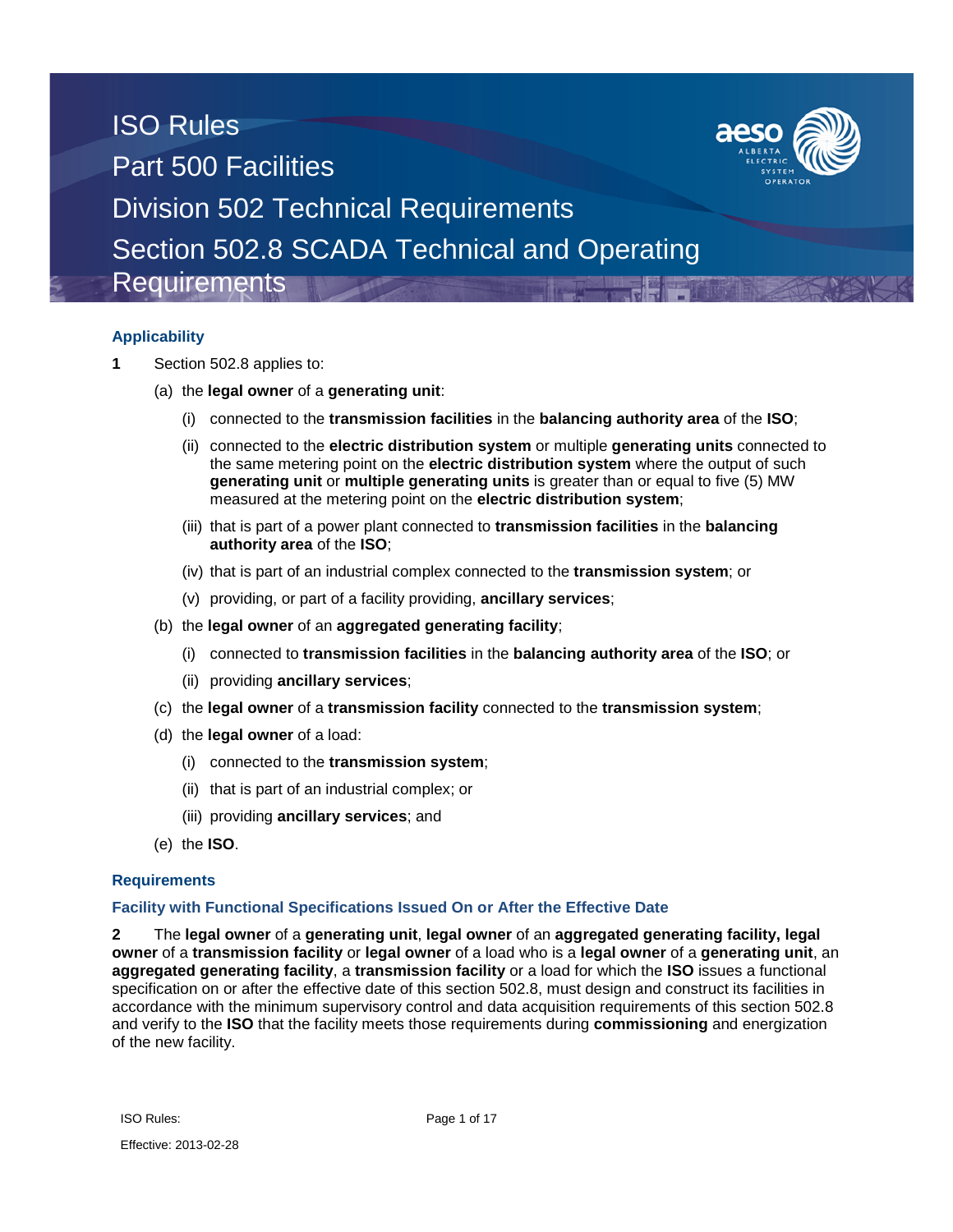

### **Functional Specifications, Technical Requirements and Standards Issued Prior to the Effective Date**

- **3(1)** Subject to subsection 3(2), the provisions of this section 502.8 do not apply to a facility:
	- (a) that was built in accordance with a technical requirement or technical standard; or
	- (b) with a functional specification;

the **ISO** issued prior to the effective date of this section 502.8, but the facility must remain in compliance with that technical requirement, technical standard or functional specification including all of the standards and requirements set out in that technical requirement, technical standard or functional specification.

**(2)** Notwithstanding subsection 3(1), the **ISO** may require the **legal owner** of a **generating unit**, **legal owner** of an **aggregated generating facility, legal owner** of a **transmission facility** and **legal owner** of a load, any of which have an existing facility, to comply with any specific or all of the provisions of this section 502.8, if the **ISO** determines that such compliance is necessary for the safe and reliable operation of the **interconnected electric system**.

**(3)** A **legal owner** of a **generating unit**, **legal owner** of an **aggregated generating facility, legal owner** of a **transmission facility** and **legal owner** of a load must comply with the provisions of this section 502.8 if:

- (a) it is modifying its facilities to:
	- (i) increase its Rate DTS or Rate STS contract capacity; or
	- (ii) upgrade or alter the functionality of its supervisory control and data acquisition system; and
- (b) the **ISO** determines that the modification is necessary for safe and reliable operation of the **interconnected electric system**.

### **Functional Specification**

**4(1)** The **ISO** must, in accordance and generally consistent with this section 502.8 and any other applicable **ISO rules***,* approve of a functional specification containing further details, work requirements and specifications for the design, construction and operation of a supervisory control and data acquisition system for the facility.

**(2)** The functional specification referred to in subsection 4(1) must be generally consistent with the provisions of this section 502.8 but may contain material variances the **ISO** approves of based upon its discrete analysis of any one (1) or more of the technical, economic, safety, operational and **reliability**  requirements related to the specific system or connection project.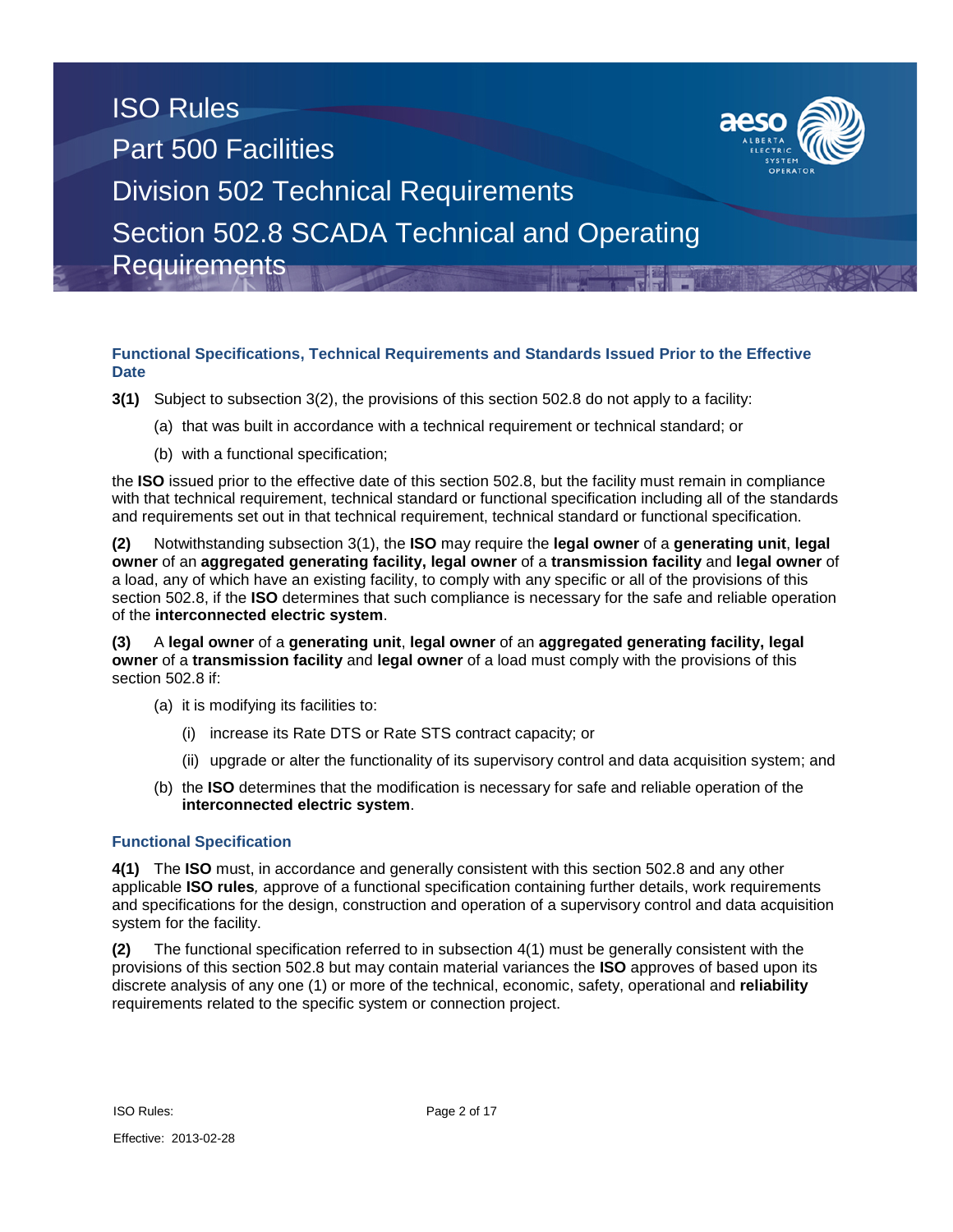

### **Supervisory Control and Data Acquisition Requirements**

**5(1)** The **legal owner** of a **generating unit** must meet the supervisory control and data acquisition requirements set out in Appendix 1, *SCADA Requirements for Generating Units*.

**(2)** The **legal owner** of a wind **aggregated generating facility** must meet the supervisory control and data acquisition requirements set out in Appendix 2, *SCADA Requirements for Wind Aggregated Generating Facilities*.

**(3)** The **legal owner** of a **generating unit** that is part of an industrial complex and **the legal owner** of a load must meet the supervisory control and data acquisition requirements set out in Appendix 3, *SCADA Requirements for Industrial Complexes and Load*.

**(4)** The **legal owner** of a **transmission facility** must meet the supervisory control and data acquisition requirements set out in Appendix 4, *SCADA Requirements for Transmission Facilities*, if at least one (1) of the following criteria is met:

- (a) the substation contains two (2) or more buses operated above sixty (60) kV nominal voltage;
- (b) the substation contains one (1) or more buses operated above two hundred (200) kV nominal voltage;
- (c) the substation contains a capacitor bank, reactor, static VAr compensator or synchronous condenser rated five (5) MVAr or greater;
- (d) the substation connects three (3) or more transmission lines above sixty (60) kV;
- (e) the substation supplies local site load, with normally energized site load equipment rated at five (5) MVA or greater that are offered for **ancillary services** or are included in **remedial action schemes**;
- (f) the substation supplies local site load with normally energized site load equipment rated at ten (10) MVA or greater;
- (g) the substation supplies **supplemental reserve** load of five (5) MVA or greater; or
- (h) the substation supplies system load that is part of a **remedial action scheme**.

**(5)** The **legal owner** of a **generating unit**, the **legal owner** of an **aggregated generating facility** and the **legal owner** of a load must, if they provide **ancillary services**, meet the supervisory control and data acquisition requirements for substations set out in Appendix 5, *SCADA Requirements for Ancillary Services*.

- **(6)** The **ISO** must meet the supervisory control and data acquisition requirements set out in:
	- (i) Appendix 2, *SCADA Requirements for Wind Aggregated Generating Facilities*; and
	- (ii) for substations, Appendix 5, *SCADA Requirements for Ancillary Services*, as it applies to substations.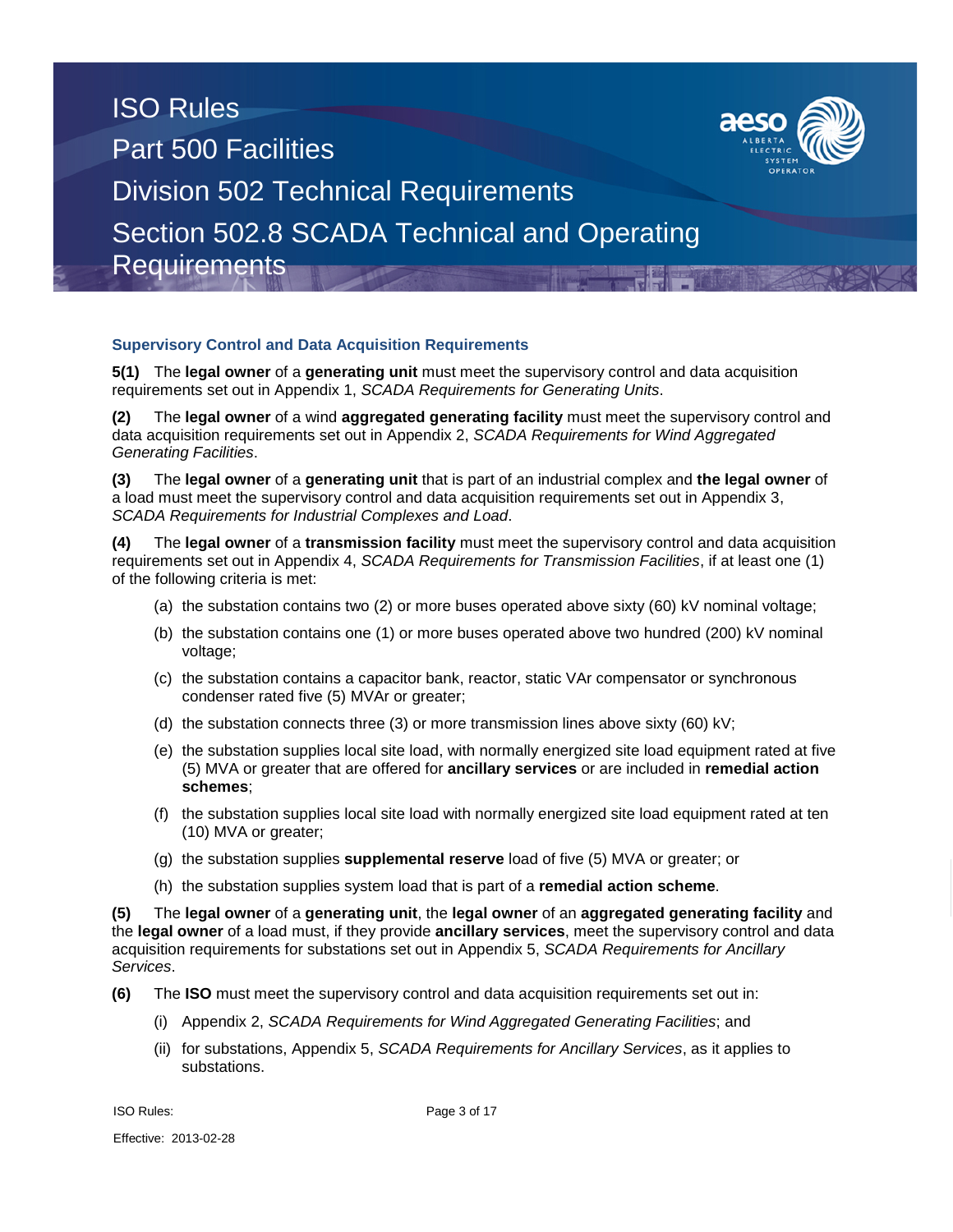

### **Dual Meters**

**6** A **legal owner** of a **generating unit**, the **legal owner** of an **aggregated generating facility**, the **legal owner** of a **transmission facility** and the **legal owner** of a load must gather supervisory control and data acquisition data using a device that is independent from a revenue meter.

### **Data Acquisition**

**7(1)** The **ISO** must initiate all supervisory control and data acquisition communications with a **legal owner**'s equipment directly connected to the **ISO**'s equipment to acquire supervisory control and data acquisition data from a **legal owner** and must do so using the following means:

- (a) periodic scans; or
- (b) report-by-exception polls.

**(2)** The **ISO** must configure the **ISO**'s communications device to be the "master" device.

**(3)** The **legal owner** of a **generating unit**, **legal owner** of an **aggregated generating facility**, **legal owner** of a **transmission facility** and **legal owner** of a load must configure its communication device to be the "slave" device using the appropriate addressing the **ISO** assigns.

**(4)** The **ISO** must, if it initiates communications with a **legal owner** using report-by-exception polls, configure and acquire the supervisory control and data acquisition data so that the data value falls within the allowable deadbands set out in Table 1 below:

| Table 1     |                                                        |  |  |  |  |  |  |  |
|-------------|--------------------------------------------------------|--|--|--|--|--|--|--|
| Value       | <b>Allowable Deadband</b>                              |  |  |  |  |  |  |  |
| <b>MW</b>   | 0.5 MW from 0 to 200MW, 1.0 MW above 200<br><b>MW</b>  |  |  |  |  |  |  |  |
| <b>MVAR</b> | 0.5 MVAR from 0 to 200MVAR, 1.0 MVAR<br>above 200 MVAR |  |  |  |  |  |  |  |
| k۷          | 0.1 kV from 0 to 20kV, $0.5$ kV above 20 kV            |  |  |  |  |  |  |  |

**(5)** A **legal owner** of a **generating unit**, **legal owner** of an **aggregated generating facility**, **legal owner** of a **transmission facility** and **legal owner** of a load must, if they are providing analog values to the **ISO**, provide those values with at least one (1) decimal place accuracy unless otherwise specified in the attached appendices.

**(6)** A **legal owner** of a **generating unit**, **legal owner** of an **aggregated generating facility**, **legal owner** of a **transmission facility** and **legal owner** of a load must ensure that the transducer is scaled such that the maximum, full scale, value returned is between one hundred and twenty percent (120%) and two hundred percent (200%) of the nominal equipment rating.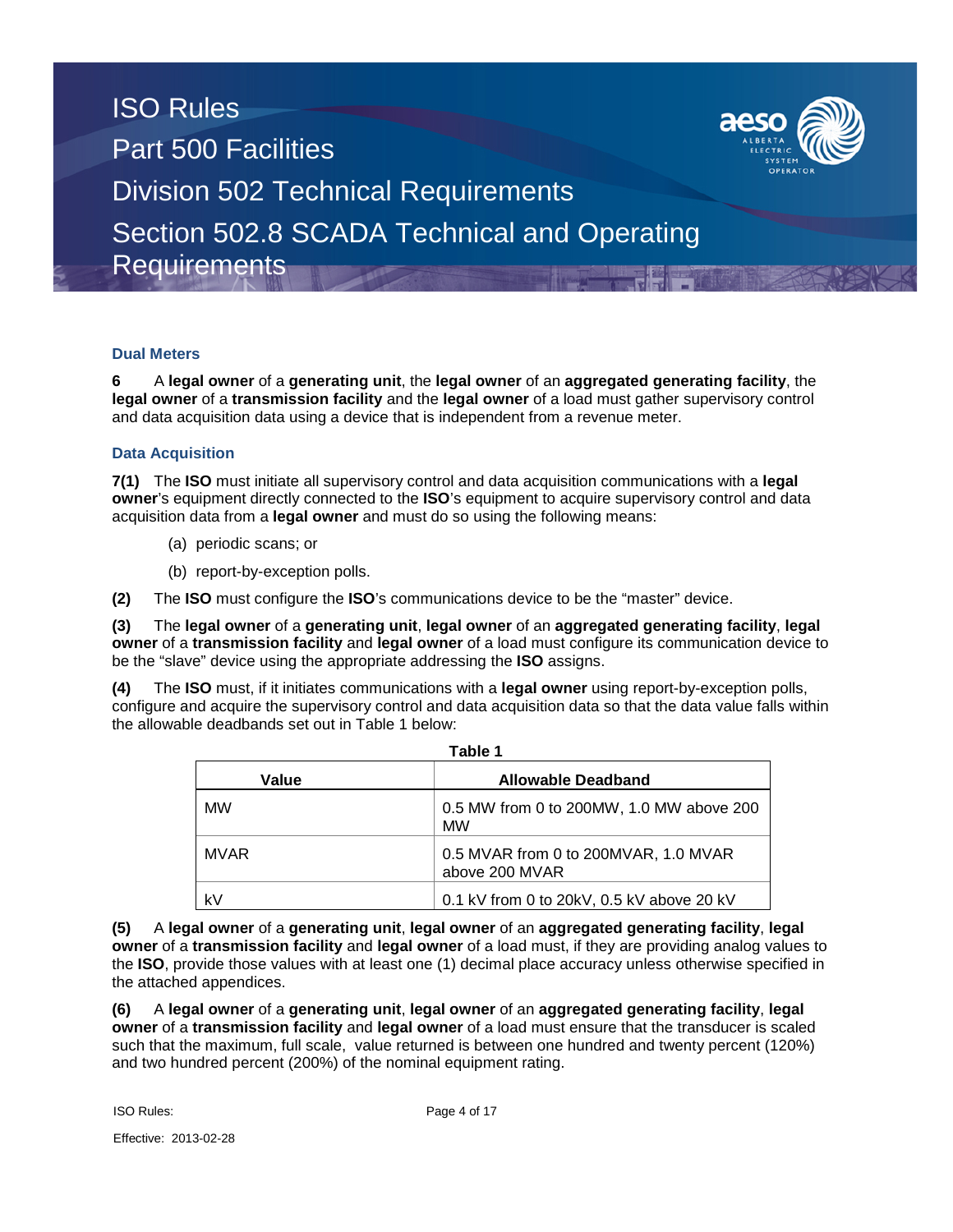**(7)** A **legal owner** of a **generating unit**, **legal owner** of an **aggregated generating facility**, **legal owner** of a **transmission facility** and **legal owner** of a load using a transducer must ensure that the transducer is scaled to a maximum, full scale of one hundred and twenty percent (120%) of the nominal equipment rating.

**(8)** A **legal owner** of a **generating unit** that uses a mode of operation of either a synchronous condenser or motor, must ensure that the minimum, full scale, values are between one hundred and twenty percent (120%) and two hundred percent (200%) of the lowest operating condition.

**(9)** A **legal owner** of a **generating unit**, **legal owner** of an **aggregated generating facility**, **legal owner** of a **transmission facility** and **legal owner** of a load must report supervisory control and data acquisition data relating to power flows with the sign convention of positive power flow being out from a bus, except for those situations where source measurements are positive polarity.

**(10)** Notwithstanding subsection 7(9), a **legal owner** of a **generating unit**, **legal owner** of an **aggregated generating facility**, **legal owner** of a **transmission facility** and **legal owner** of a load must report:

- (a) MVAR measurements from a reactor as negative polarity;
- (b) MW and MVAR measurements from a wind farm feeder bus as positive polarity; and
- (c) MVAR measurements from a capacitor as positive polarity.

**(11)** A **legal owner** of a **generating unit**, **legal owner** of an **aggregated generating facility**, **legal owner** of a **transmission facility** and **legal owner** of a load must, if installing a global positioning system clock as required in a functional specification, use the coordinated universal time as the base time where the base time is the universal time code minus seven (7) hours.

**(12)** A **legal owner** of a **generating unit**, **legal owner** of an **aggregated generating facility**, **legal owner** of a **transmission facility** and **legal owner** of **a load** must ensure that its global positioning system clock functionality provides for one (1) millisecond time stamped event accuracy and can automatically adjust for seasonal changes to daylight savings time.

## **Supervisory Control and Data Acquisition Communications**

**8(1)** A **legal owner** of a **generating unit**, **legal owner** of an **aggregated generating facility**, **legal owner** of a **transmission facility** and **legal owner** of a load must implement one (1) of the following communication methods between its facility and the **ISO**:

- (a) an internet connection , if the **legal owner** has a latency time requirement of thirty (30) seconds or greater; or
- (b) a dedicated telecommunications link, if the **legal owner** has a latency time requirement of less than thirty (30) seconds.

**(2)** A **legal owner** of a **generating unit**, **legal owner** of an **aggregated generating facility**, **legal owner** of a **transmission facility** and **legal owner** of a load must provide and maintain a connectivity

Page 5 of 17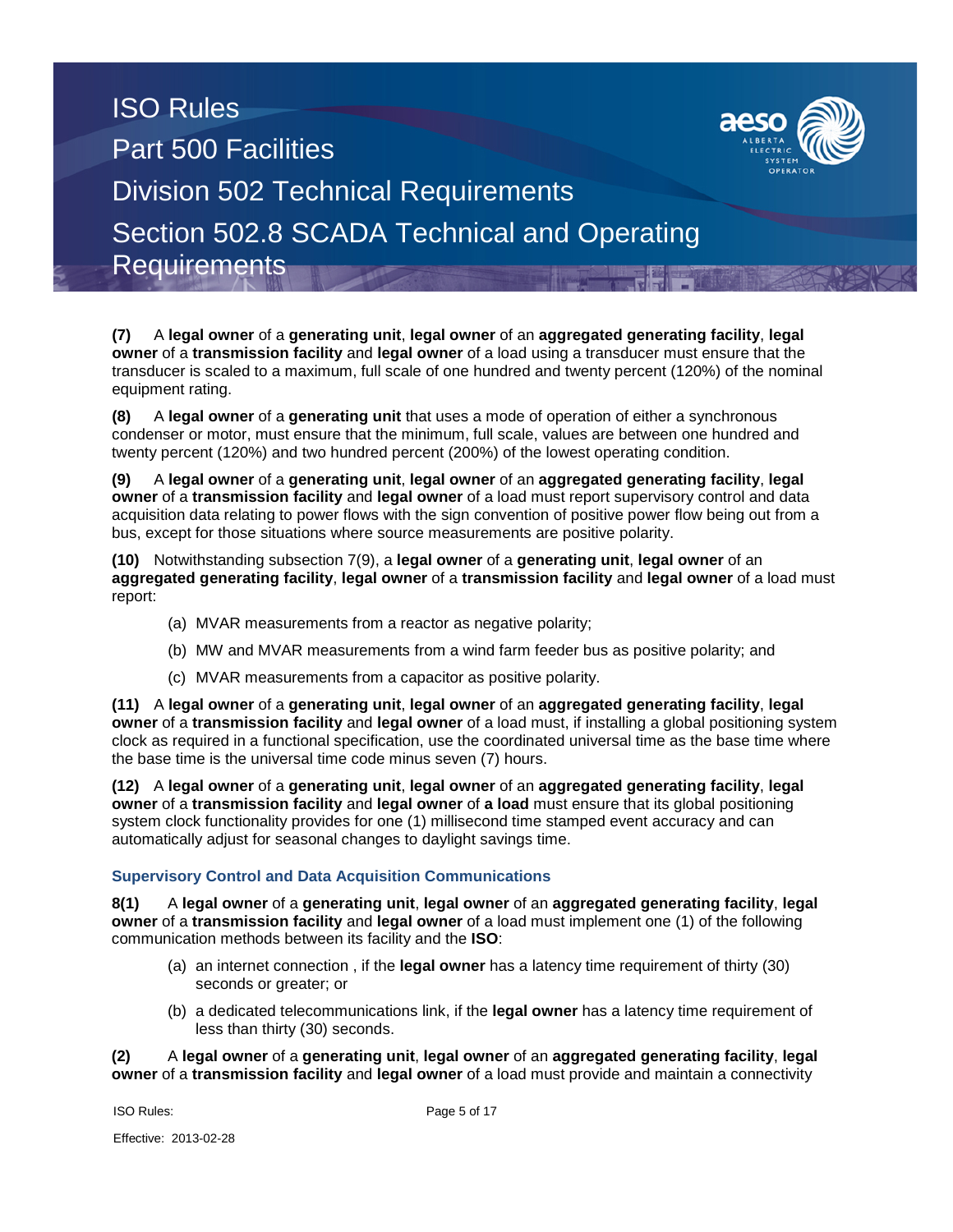point and data communication to both the **ISO**'s primary system coordination centre and the **ISO**'s backup system coordination centre.

**(3)** The **ISO** must provide and maintain a connectivity point to the **legal owner**'s facility at both the **ISO**'s primary system coordination centre and the **ISO**'s backup system coordination centres.

**(4)** A **legal owner** of a **generating unit**, **legal owner** of an **aggregated generating facility** and **legal owner** of a load must, if it owns a facility with the capability of combined load and generation greater than one thousand (1000) MW, provide two (2) communication circuits to each of the **ISO**'s primary system coordination centre and the **ISO**'s backup system coordination centre and to each of the **legal owner**'s primary and backup communication centres.

**(5)** A **legal owner** of a **generating unit**, **legal owner** of an **aggregated generating facility** and **legal owner** of a load must, if they are providing **ancillary services**, send supervisory control and data acquisition data to each of the **ISO**'s primary system coordination centre and the **ISO**'s backup system coordination centre.

**(6)** A **legal owner** of a **generating unit**, **legal owner** of an **aggregated generating facility**, **legal owner** of a **transmission facility** and **legal owner** of a load must, based on the **ISO**'s generic communication block diagrams and prior to connecting facilities to the **interconnected electric system**, indicate to the **ISO** the generic communication block diagram that depicts the communication protocols between the **legal owner**'s facility and the **ISO**'s system coordination centre, with any variations as appropriate.

**(7)** A **legal owner** of a **generating unit**, **legal owner** of an **aggregated generating facility**, **legal owner** of a **transmission facility** and **legal owner** of a load must, if it changes its communication protocols used between itself and the **ISO**, communicate these changes to the **ISO** in writing ninety (90) **business days** prior to changing the protocols.

## **Notification of Unplanned Availability**

**9(1)** A **legal owner** of a **generating unit**, **legal owner** of an **aggregated generating facility**, **legal owner** of a **transmission facility** and **legal owner** of a load must, if any component in the communication circuit becomes unavailable due to an unplanned event, notify the **ISO** as soon as reasonably practicable after determining such unavailability due to equipment failure.

**(2)** The **ISO** may, following receipt of the notification in 9(1), require the **legal owner** to discontinue the provision of **ancillary services**.

### **(3)** A **legal owner** of a **generating unit**, **legal owner** of an **aggregated generating facility**, **legal owner** of a **transmission facility** and **legal owner** of a load must provide the **ISO** with:

- (a) the cause of any unavailability reported pursuant to section 9(1);
- (b) in the event of an equipment failure, a plan, acceptable to the **ISO**, to repair the failed equipment, including testing; and
- (c) the expected date when the equipment will be repaired and the required measurements will be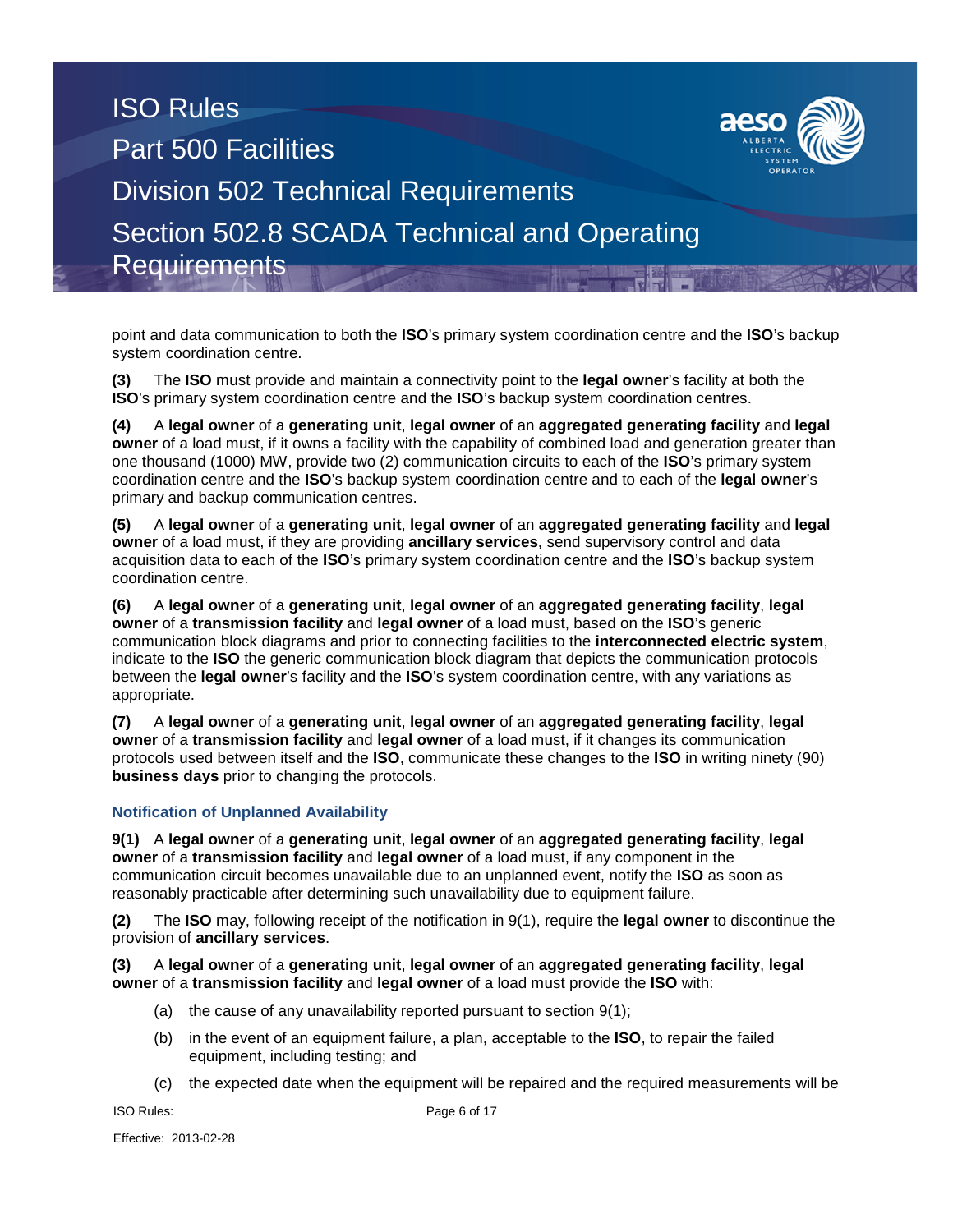

restored.

**(4)** The **legal owner** of a **generating unit**, **legal owner** of an **aggregated generating facility**, **legal owner** of a **transmission facility** and **legal owner** of a load must, if the equipment is not repaired and required measurements are not restored by the expected date, notify the **ISO** with the revised date and the reason why the communication system was not repaired.

**(5)** The **legal owner** of a **generating unit**, **legal owner** of an **aggregated generating facility**, **legal owner** of a **transmission facility** and **legal owner** of a load must notify the **ISO** once the equipment is repaired and the required measurements are restored.

### **Suspected Failure or Erroneous Data of a Remote Terminal Unit**

**10(1)** A **legal owner** of a **generating unit**, **legal owner** of an **aggregated generating facility**, **legal owner** of a **transmission facility** and **legal owner** of a load must, if it suspects that a remote terminal unit has failed or is providing erroneous data, notify the **ISO** immediately after identifying the failure or data error.

**(2)** The **ISO** must, if it suspects that a remote terminal unit has failed or is providing erroneous data, notify the **legal owner** immediately, after identifying the failure or data error.

**(3)** The **legal owner** of a **generating unit**, **legal owner** of an **aggregated generating facility**, **legal owner** of a **transmission facility** and **legal owner** of a load must provide the **ISO** with the date it expects to test the remote terminal unit.

**(4)** The **legal owner** of a **generating unit**, **legal owner** of an **aggregated generating facility**, **legal owner** of a **transmission facility** and **legal owner** of a load must, if it is unable to test the remote terminal unit on the expected date provided under subsection 10(3), provide the **ISO** with the revised date.

**(5)** The **legal owner** of a **generating unit**, **legal owner** of an **aggregated generating facility**, **legal owner** of a **transmission facility** and **legal owner** of a load must, after testing the remote terminal unit, confirm if there is a problem with the remote terminal unit or not and notify the **ISO** with the results of the test.

**(6)** The **legal owner** of a **generating unit**, **legal owner** of an **aggregated generating facility**, **legal owner** of a **transmission facility** and **legal owner** of a load must, if the results of the test indicated that the remote terminal unit has actually failed, provide the **ISO** with the date that the **legal owner** expects to repair or replace the remote terminal unit.

**(7)** The **legal owner** of a **generating unit**, **legal owner** of an **aggregated generating facility**, **legal owner** of a **transmission facility** and **legal owner** of a load must, if the remote terminal unit is not repaired or replaced by the date provided under subsection 10(6), notify the **ISO** with the revised date.

**(8)** The **legal owner** of a **generating unit**, **legal owner** of an **aggregated generating facility**, **legal owner** of a **transmission facility** and **legal owner** of a load must notify the **ISO** once the remote terminal is repaired or replaced.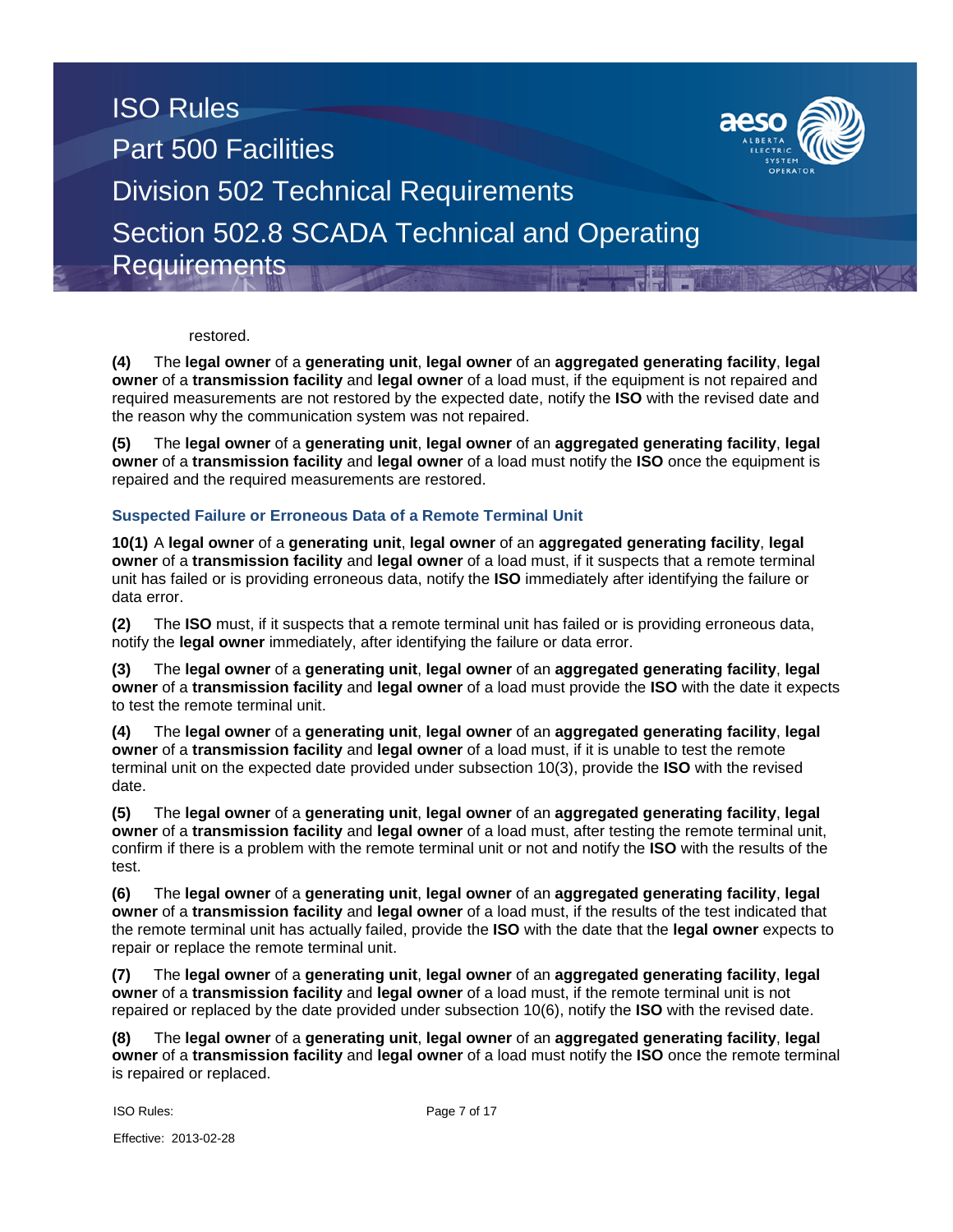

### **Compliance Exceptions**

**11** A **legal owner** of a **generating unit**, **legal owner** of an **aggregated generating facility**, **legal owner** of a **transmission facility** and **legal owner** of a load is not required to comply with the supervisory control and data acquisition data acquisition and submission requirements of this section 502.8 if:

- (a) any device used in the acquisition and submission of the supervisory control and data acquisition data is being repaired or replaced; and
- (b) the **legal owner** is using reasonable efforts to complete such repair or replacement in accordance with a plan, acceptable to the **ISO**, to address the unavailability, repair or replacement of the failed device.

#### **Appendices**

- Appendix 1 *SCADA Requirements for Generating Units*
- Appendix 2 *SCADA Requirements for Wind Aggregated Generating Facilities*
- Appendix 3 *SCADA Requirements for Industrial Complexes and Load*
- Appendix 4 *SCADA Requirements for Transmission Facilities*
- Appendix 5 *SCADA Requirements for Ancillary Services*

#### **Revision History**

| Effective  | Description            |
|------------|------------------------|
| 2013-02-28 | <b>Initial Release</b> |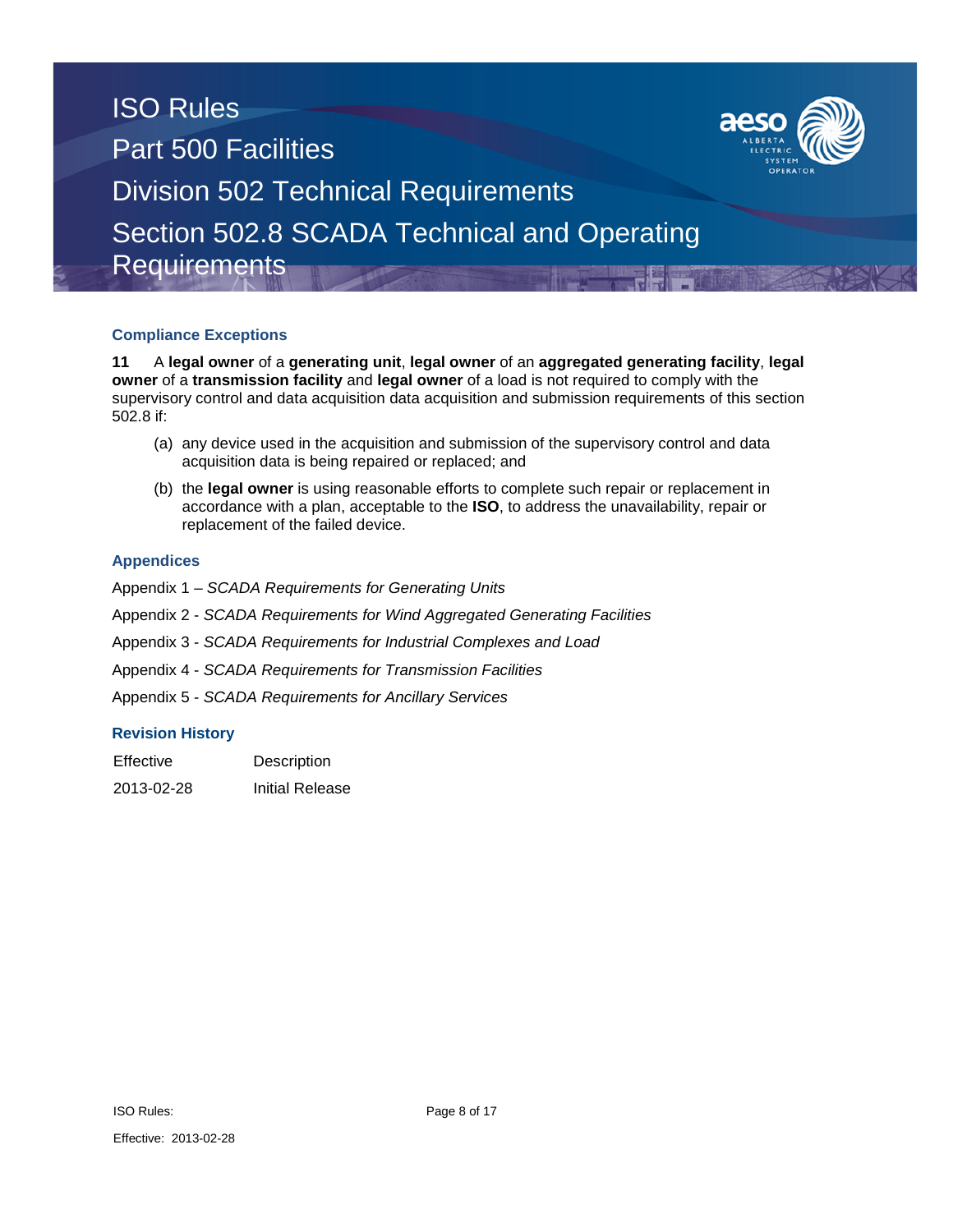# ISO Rules Part 500 Facilities Division 502 Technical Requirements

Section 502.8 SCADA Technical and Operating Requirements

#### **Facility/ Service Description Signal Type Point Description Parameter Latency and Availability Requirements Based on Maximum Authorized Real Power Accuracy Level Resolution Maximum authorized real power less than 50 MW Latency Availability (%) Latency Availability (%) Latency Availability (%)** For each Por each<br>power plant Status Communications failure alarm from remote terminal unit acting as a data concentrator for one or more generating Unity communications failure alarm from remote terminal unit acting as a data concentrator for one or more generating  $0 = \text{Normal} \left( 1 = \text{Adam} \right)$ <br>units to a transmission facility control centre (if applicable) N/A 30 seconds 98.0% mean time to repair is 48 hours Communications failure indication between an intelligent electronic device and any remote terminal unit acting as a intelligent electronic device and any remote terminal unit acting as a intelligent of the strength of the For each generating unit directly connected to the transmission system Analog Gross real power as measured at the stator winding terminal MW +/- 2% of full scale 0.5% of the point being monitored 30 seconds 98.0% mean time to repair is 48 hours Gross reactive power as measured at the stator winding terminal MVAR Generating unit voltage at the generator stator winding terminal or equivalent bus voltage kV kV Unit frequency as measured at the stator winding terminal or equivalent bus frequency Hertz Hertz +/- 0.012 0.001 Hz Net real power as measured on the high side terminal of the transmission system step up transformer MW +/- 2% of full scale 0.5% of the point being monitored Net real power of summated generation of a facility with multiple generating units offering as a single market participant MW Net reactive power as measured on the high side terminal of the transmission system step up transformer MVAR Net reactive power of summated generation of a facility with multiple generating units offering as a single market participant MVAR Unit service load measured on the high side of the unit service transformer if the capacity is greater than 0.5 MW Unit service load measured on the high side of the unit service transformer if the capacity is greater than 0.5 MW MVAR Station service load real power if the capacity is greater than 0.5 MW, or if the station service load is for multiple units then the combined load for those units, measured on the high side of the station service transformer MW Station service load reactive power if the capacity is greater than 0.5 MW, or if the station service load is for multiple units then the combined load for those units, measured on the high side of the station service transformer MVAR Excitation system real power if the capacity is greater than 0.5 MW, measured on the high side of the excitation<br>system transformer Excitation system reactive power if the capacity is greater than 0.5 MW, measured on the high side of the excitation **MVAR**<br>system transformer Voltage at the point of connection to the transmission system **kV** and the transmission system **kV** kV Automatic voltage regulation setpoint and the contract of the contract of the contract of the contract of the contract of the contract of the contract of the contract of the contract of the contract of the contract of the

ISO Rules:

Effective: 2013-02-28



**Appendix 1 – SCADA Requirements for Generating Units**

|            | vility Requirements Based on Maximum Authorized Real Power                              |                                                                     |                                            |  |  |  |  |  |  |
|------------|-----------------------------------------------------------------------------------------|---------------------------------------------------------------------|--------------------------------------------|--|--|--|--|--|--|
|            | Maximum authorized real power equal to or<br>greater than 50 MW<br>and less than 300 MW | Maximum authorized real<br>power equal to or<br>greater than 300 MW |                                            |  |  |  |  |  |  |
| Latency    | Availability (%)                                                                        | Latency                                                             | Availability (%)                           |  |  |  |  |  |  |
| 15 seconds | 98.0%<br>mean time to repair is<br>48 hours                                             | 4 seconds                                                           | 99.8%<br>mean time to repair<br>is 4 hours |  |  |  |  |  |  |
| 15 seconds | 98.0%<br>mean time repair is to<br>48 hours                                             | 4 seconds                                                           | 99.8%<br>mean time to repair<br>is 4 hours |  |  |  |  |  |  |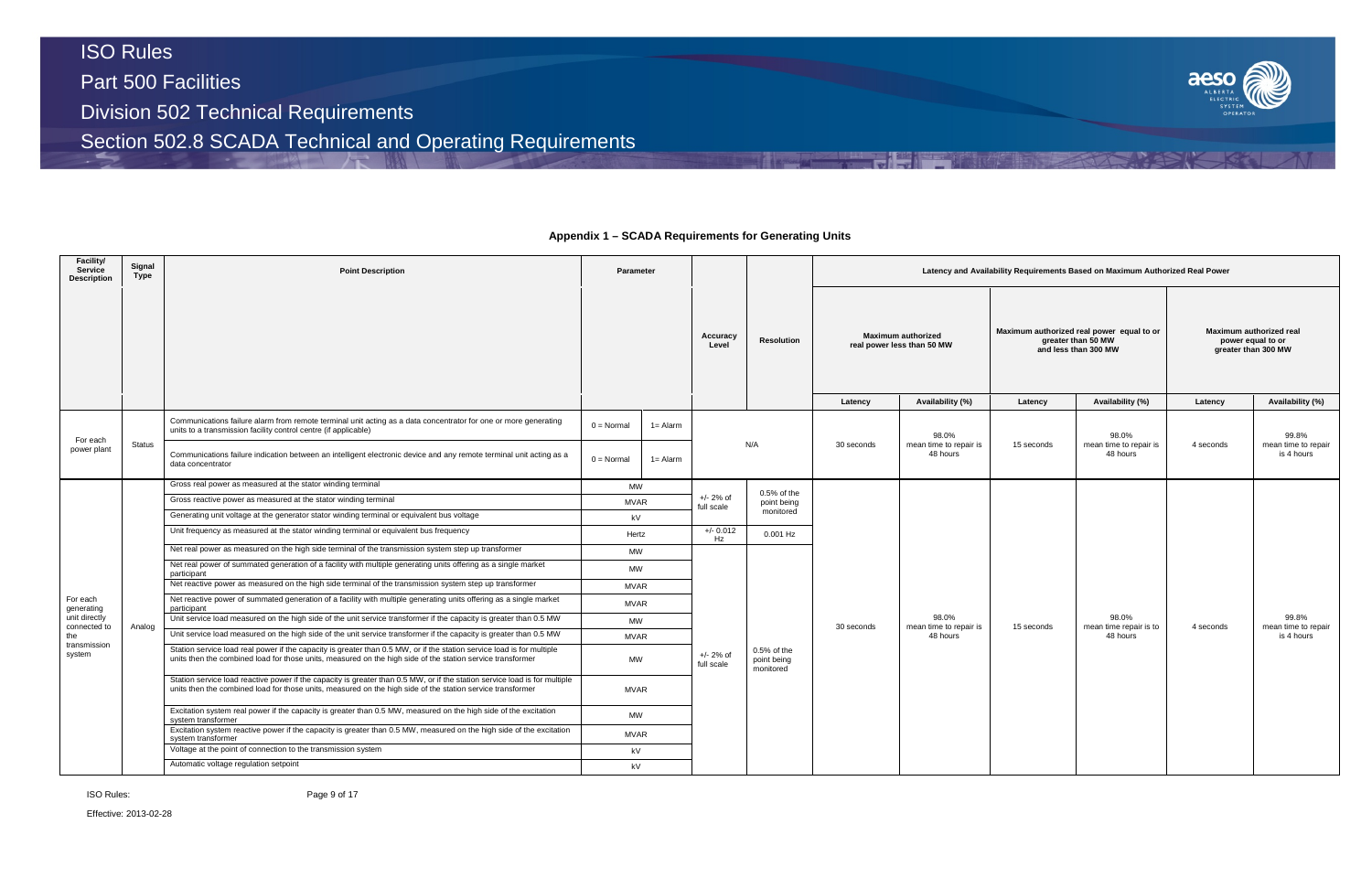

|                                                                                 |               | Transmission system step-up transformer tap position if the step up transformer has a load tap changer                                                                                             |                     | Tap position                  | Integer<br>Value          |                                         |            |                                 |                                              |                                                                             |           |                              |  |
|---------------------------------------------------------------------------------|---------------|----------------------------------------------------------------------------------------------------------------------------------------------------------------------------------------------------|---------------------|-------------------------------|---------------------------|-----------------------------------------|------------|---------------------------------|----------------------------------------------|-----------------------------------------------------------------------------|-----------|------------------------------|--|
|                                                                                 |               | Ambient temperature if the generating unit is a gas turbine generating unit (range of minus 50 degrees to plus 50<br>degrees Celsius)                                                              |                     | degrees Celsius               | $+/- 2%$ of<br>full scale | 1 degree                                |            |                                 |                                              |                                                                             |           |                              |  |
|                                                                                 |               | Breaker, circuit switchers, motor operated switches and other devices that can remotely or automatically control the<br>connection to the AIES; and does not include manually operated air breaks. | $0 =$ Open          | $1 = Closed$                  |                           |                                         |            |                                 |                                              |                                                                             |           |                              |  |
|                                                                                 |               | Transmission system step up transformer voltage regulator if the transmission system step up transformer has a<br>load tap changer                                                                 | $0 =$ Manual        | $1 =$ Auto                    |                           |                                         | 30 seconds | 98.0%<br>mean time to repair is | 15 seconds                                   | 98.0%<br>mean time to repair is                                             | 4 seconds | 99.8%<br>mean time to repair |  |
|                                                                                 |               | Generating unit power system stabilizer (PSS) status                                                                                                                                               | $0 = \text{Off}$    | $1 = On$                      |                           |                                         |            | 48 hours                        |                                              | 48 hours                                                                    |           | is 4 hours                   |  |
|                                                                                 |               | Generating unit automatic voltage regulation (AVR) in service                                                                                                                                      | $0 = \text{Off}$    | $1 = On$                      |                           |                                         |            |                                 |                                              |                                                                             |           |                              |  |
|                                                                                 | <b>Status</b> | Generating unit automatic voltage regulation (AVR) controlling voltage                                                                                                                             | $0 =$ Manual        | $1 =$ Auto                    |                           | N/A                                     |            |                                 |                                              |                                                                             |           |                              |  |
|                                                                                 |               | Remedial action scheme armed status, if applicable                                                                                                                                                 | $0 =$<br>Disarmed   | $1 =$ Armed                   |                           |                                         |            |                                 |                                              |                                                                             |           |                              |  |
|                                                                                 |               | Remedial action scheme operated status on communications failure, if applicable                                                                                                                    | $0 = \text{Normal}$ | $1 =$ Alarm                   |                           |                                         |            |                                 | latency is 15 seconds<br>availability is 98% |                                                                             | 4 seconds | 99.8%<br>mean time to repair |  |
|                                                                                 |               | Remedial action scheme operated status on runback, if applicable                                                                                                                                   | $0 = \text{Normal}$ | $1 =$ Alarm                   |                           |                                         |            | mean time to repair is 48 hours |                                              | is 4 hours                                                                  |           |                              |  |
|                                                                                 |               | Remedial action scheme operated status on trip, if applicable                                                                                                                                      | $0 = \text{Normal}$ | $1 =$ Alarm                   |                           |                                         |            |                                 |                                              |                                                                             |           |                              |  |
| For each<br>distribution<br>connected                                           |               | Gross real power as measured at the stator winding terminal                                                                                                                                        |                     | <b>MW</b>                     |                           |                                         |            |                                 |                                              |                                                                             |           |                              |  |
| generating<br>unit, or<br>multiple                                              | Analog        | Gross reactive power as measured at the stator winding terminal                                                                                                                                    |                     | <b>MVAR</b>                   | $+/- 2%$ of<br>full scale | 0.5% of the<br>point being<br>monitored |            |                                 |                                              |                                                                             |           |                              |  |
| aggregate<br>generating<br>units, where                                         |               | Generating unit voltage at the generator stator winding terminal or equivalent bus voltage                                                                                                         |                     | kV                            |                           |                                         |            |                                 |                                              | Latency is 30 seconds; Availability is 98%; Mean time to repair is 48 hours |           |                              |  |
| the total<br>turbine<br>nameplate<br>rating is<br>greater than<br>or equal to 5 | Status        | Breaker, circuit switchers, motor operated air brakes and other devices that can remotely control the connection to<br>the AIES; and does not include manually operated air breaks.                |                     | $1 =$<br>$0 =$ Open<br>Closed |                           | N/A                                     |            |                                 |                                              |                                                                             |           |                              |  |
| <b>MW</b>                                                                       |               |                                                                                                                                                                                                    |                     |                               |                           |                                         |            |                                 |                                              |                                                                             |           |                              |  |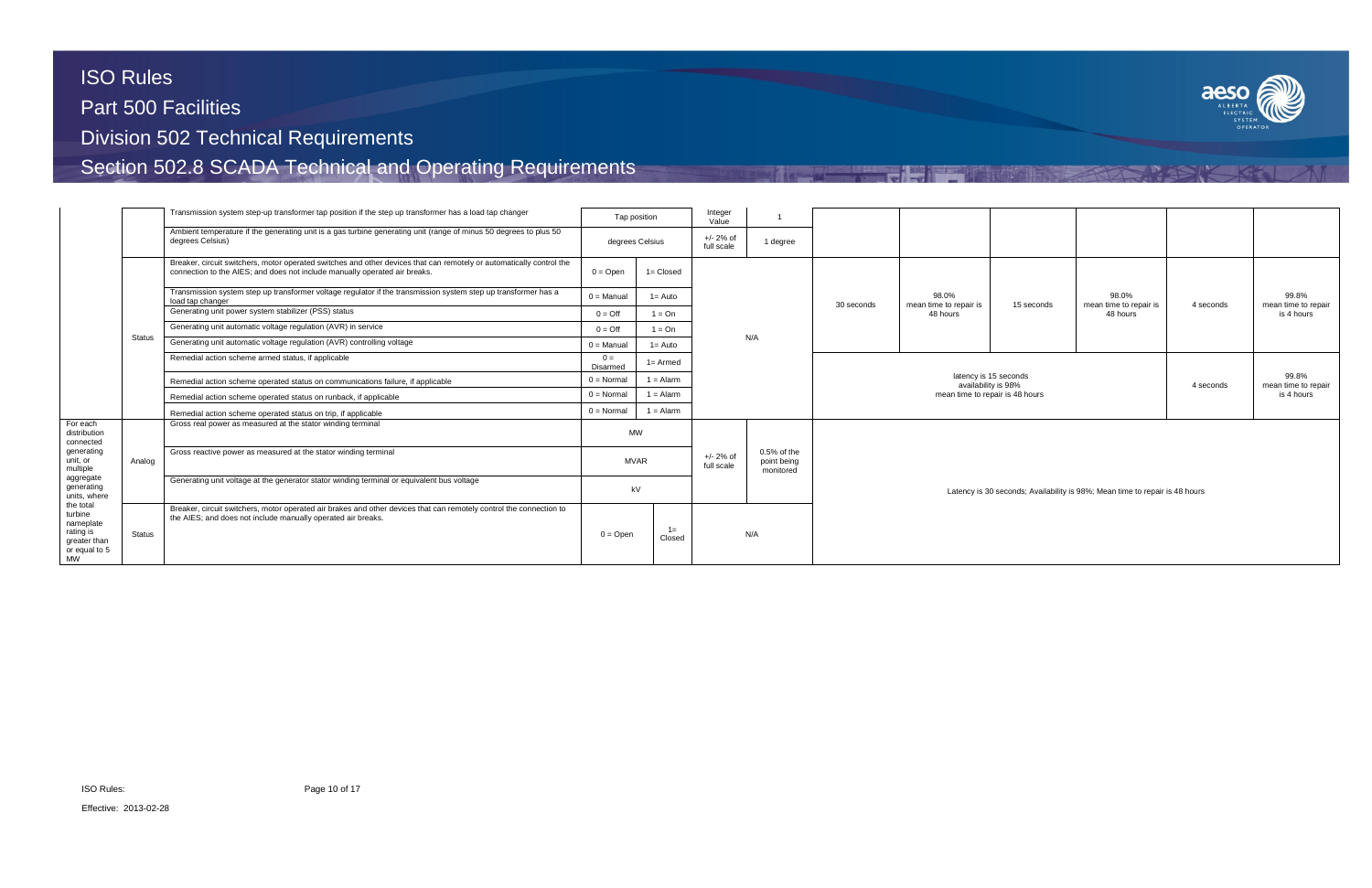Effective: 2013-02-28



# **Appendix 2 – SCADA Requirements for Wind Aggregated Generating Facilities**

| Facility /<br><b>Service</b><br><b>Description</b> | Signal<br>Type | <b>Point Description</b>                                                                                                                                                                                                                                                 | Parameter         |                                      |                                                             | Latency and Availability Requirements Based on Maximum Authorized Real Power           |                                 |                                                                                                                        |                                 |                                                                                                    |                              |  |  |  |  |  |
|----------------------------------------------------|----------------|--------------------------------------------------------------------------------------------------------------------------------------------------------------------------------------------------------------------------------------------------------------------------|-------------------|--------------------------------------|-------------------------------------------------------------|----------------------------------------------------------------------------------------|---------------------------------|------------------------------------------------------------------------------------------------------------------------|---------------------------------|----------------------------------------------------------------------------------------------------|------------------------------|--|--|--|--|--|
|                                                    |                |                                                                                                                                                                                                                                                                          |                   | Accuracy<br>Level                    | <b>Resolution</b>                                           | <b>Maximum authorized</b><br>real power less than 50 MW<br>Availability (%)<br>Latency |                                 | Maximum authorized real power equal to or<br>greater than 50 MW<br>and less than 300 MW<br>Availability (%)<br>Latency |                                 | Maximum authorized real<br>power equal to or<br>greater than 300 MW<br>Availability (%)<br>Latency |                              |  |  |  |  |  |
|                                                    |                | Real power of each collector system feeder                                                                                                                                                                                                                               | <b>MW</b>         |                                      |                                                             |                                                                                        |                                 |                                                                                                                        |                                 |                                                                                                    |                              |  |  |  |  |  |
|                                                    |                | Reactive power of each collector system feeder                                                                                                                                                                                                                           | <b>MVAR</b>       |                                      |                                                             |                                                                                        |                                 |                                                                                                                        |                                 |                                                                                                    |                              |  |  |  |  |  |
|                                                    |                | Voltage for each collector bus                                                                                                                                                                                                                                           | kV                |                                      |                                                             |                                                                                        |                                 |                                                                                                                        |                                 |                                                                                                    |                              |  |  |  |  |  |
|                                                    |                | Real power of station service over 0.5 MW                                                                                                                                                                                                                                | <b>MW</b>         | $+/- 2%$ of full                     | 0.5% of the                                                 |                                                                                        |                                 |                                                                                                                        |                                 |                                                                                                    |                              |  |  |  |  |  |
|                                                    |                | Reactive power of station service over 0.5 MW                                                                                                                                                                                                                            | <b>MVAR</b>       | scale                                | point being<br>monitored                                    |                                                                                        |                                 |                                                                                                                        |                                 |                                                                                                    |                              |  |  |  |  |  |
|                                                    |                | Reactive power of each reactive power resource (other than wind turbine generators)                                                                                                                                                                                      | <b>MVAR</b>       |                                      |                                                             |                                                                                        |                                 |                                                                                                                        |                                 |                                                                                                    |                              |  |  |  |  |  |
|                                                    |                | Real power at the low side of transmission system step up transformer                                                                                                                                                                                                    | <b>MW</b>         |                                      |                                                             |                                                                                        |                                 |                                                                                                                        |                                 |                                                                                                    |                              |  |  |  |  |  |
|                                                    |                | Reactive power at the low side of transmission system step up transformer                                                                                                                                                                                                | <b>MVAR</b>       |                                      |                                                             |                                                                                        |                                 |                                                                                                                        |                                 |                                                                                                    |                              |  |  |  |  |  |
|                                                    |                | Transmission system step-up transformer tap position if the step up transformer has a load tap changer                                                                                                                                                                   | Tap position      | Integer<br>Value                     | $\overline{1}$<br>$0.5%$ of the<br>point being<br>monitored |                                                                                        |                                 |                                                                                                                        |                                 |                                                                                                    |                              |  |  |  |  |  |
| For each wind                                      |                | Net real power at the point of connection                                                                                                                                                                                                                                | <b>MW</b>         | $+/- 2%$ of                          |                                                             |                                                                                        | 98.0%<br>mean time to repair is | 15 seconds                                                                                                             |                                 |                                                                                                    | 99.8%<br>mean time to repair |  |  |  |  |  |
| aggregated<br>generating                           |                | Net reactive power at the point of connection                                                                                                                                                                                                                            | <b>MVAR</b>       | full scale                           |                                                             | 30 seconds                                                                             |                                 |                                                                                                                        | 98.0%<br>mean time to repair is | 4 seconds                                                                                          |                              |  |  |  |  |  |
| facility<br>connected to                           | Analog         | Frequency at the point of connection                                                                                                                                                                                                                                     | Hertz             | $+/- 0.012$<br>Hz                    | $0.001$ Hz                                                  |                                                                                        | 48 hours                        |                                                                                                                        | 48 hours                        |                                                                                                    | is 4 hours                   |  |  |  |  |  |
| the<br>transmission                                |                | Voltage at the point of connection                                                                                                                                                                                                                                       | kV                | $+/- 2%$ of                          |                                                             |                                                                                        |                                 |                                                                                                                        |                                 |                                                                                                    |                              |  |  |  |  |  |
| system                                             |                | Voltage regulation system set point                                                                                                                                                                                                                                      | kV                | full scale                           |                                                             |                                                                                        |                                 |                                                                                                                        |                                 |                                                                                                    |                              |  |  |  |  |  |
|                                                    |                | Potential real power capability, being the real power that would have been produced at the point of connection<br>without wind aggregated generating facilities curtailment and based on real time meteorological conditions at each<br>available wind turbine generator | <b>MW</b>         | +/-10% of<br>full scale              | $0.5%$ of the                                               |                                                                                        |                                 |                                                                                                                        |                                 |                                                                                                    |                              |  |  |  |  |  |
|                                                    |                | Real power limit used in the power limiting control system at the wind aggregated generating facilities                                                                                                                                                                  | <b>MW</b>         | $+/- 2%$ of<br>full scale            | point being<br>monitored                                    |                                                                                        |                                 |                                                                                                                        |                                 |                                                                                                    |                              |  |  |  |  |  |
|                                                    |                | Wind speed at hub height as collected at the meterological tower                                                                                                                                                                                                         | Meters per second | $+/- 2%$ of<br>anemometer<br>maximum |                                                             |                                                                                        |                                 |                                                                                                                        |                                 |                                                                                                    |                              |  |  |  |  |  |
|                                                    |                | Wind direction from the true north as collected at the meterological tower                                                                                                                                                                                               | Degrees           | +/- 5<br>degrees                     | 1 degree                                                    |                                                                                        |                                 |                                                                                                                        |                                 |                                                                                                    |                              |  |  |  |  |  |
|                                                    |                | (FROM ISO) Facility wind limit                                                                                                                                                                                                                                           | <b>MW</b>         | N/A                                  | 0.1 MW                                                      |                                                                                        |                                 |                                                                                                                        | Signal sent by ISO              |                                                                                                    |                              |  |  |  |  |  |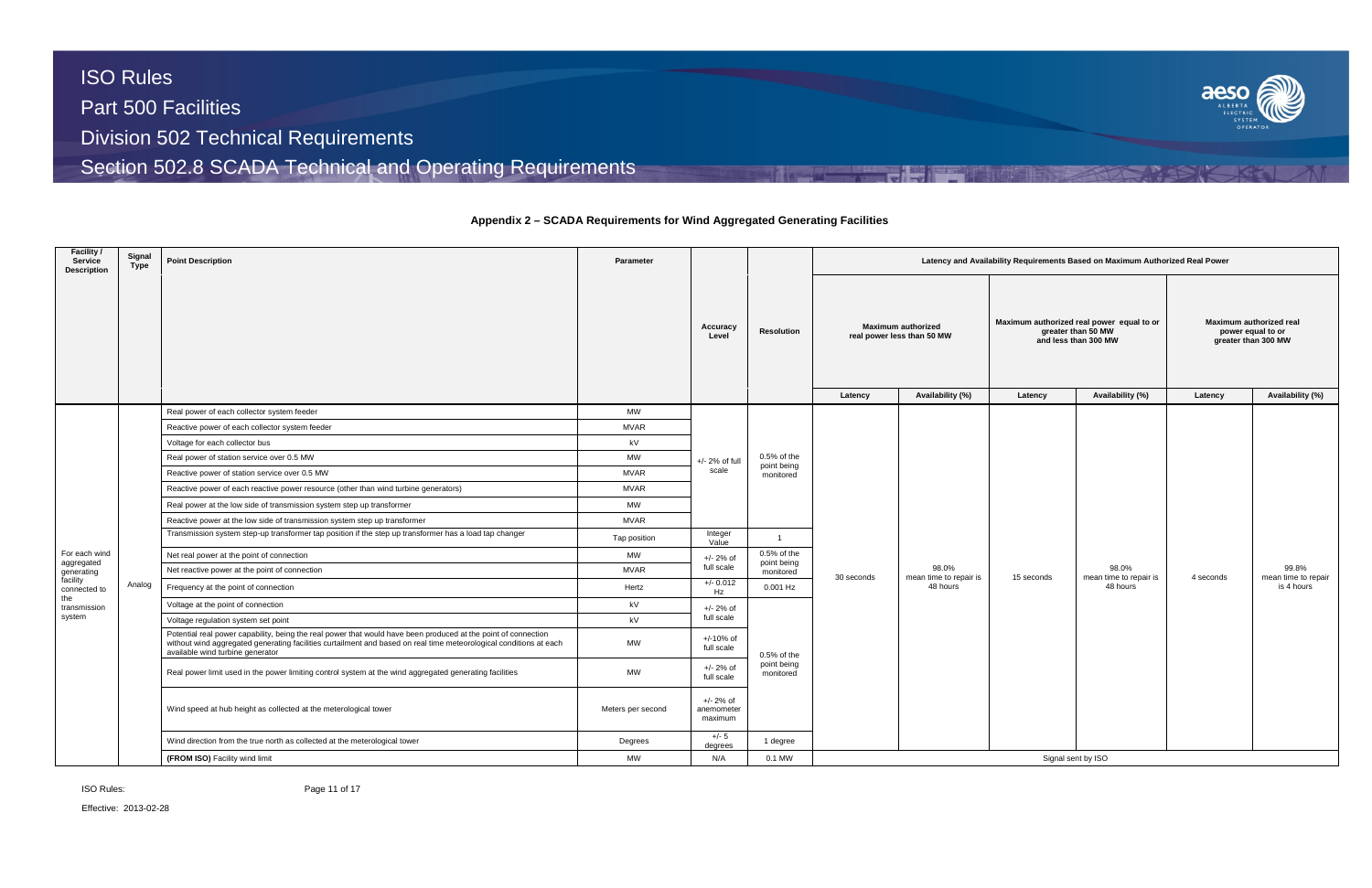

|                                                                                 |        | (FROM ISO) Reason for facility wind limit                                                                                                                                                          | $1 = Transmission$ ,<br>$2 =$ Ramp, $3 =$ No limit |                    |                           | N/A                                     | Signal sent by ISO                                                              |                                             |            |                                 |           |                              |  |  |
|---------------------------------------------------------------------------------|--------|----------------------------------------------------------------------------------------------------------------------------------------------------------------------------------------------------|----------------------------------------------------|--------------------|---------------------------|-----------------------------------------|---------------------------------------------------------------------------------|---------------------------------------------|------------|---------------------------------|-----------|------------------------------|--|--|
|                                                                                 |        | Communications failure alarm from remote terminal unit acting as a data concentrator for one or more generating<br>units to a transmission facility control centre (if applicable)                 | $0 = \text{Normal}$                                | $1 =$ Alarm        |                           |                                         |                                                                                 |                                             |            |                                 |           |                              |  |  |
|                                                                                 |        | Communications failure indication between an intelligent electronic device and any remote terminal unit acting as a<br>data concentrator                                                           | $0 = \text{Normal}$                                | $1 =$ Alarm        |                           |                                         |                                                                                 |                                             |            |                                 |           |                              |  |  |
|                                                                                 |        | Each collector system feeder breaker                                                                                                                                                               | $0 =$ Open                                         | $1 =$<br>Closed    |                           |                                         |                                                                                 |                                             |            |                                 |           |                              |  |  |
|                                                                                 |        | Each reactive resource feeder breaker                                                                                                                                                              | $0 =$ Open                                         | $1 =$<br>Closed    |                           | N/A                                     |                                                                                 |                                             |            |                                 |           |                              |  |  |
|                                                                                 |        | Wind power limiting control system                                                                                                                                                                 | $0 = \text{Off}$                                   | $1 = On$           |                           |                                         |                                                                                 |                                             |            |                                 |           |                              |  |  |
|                                                                                 | Status | Voltage regulation system status                                                                                                                                                                   | $0 =$ Manual                                       | $1 =$<br>Automatic |                           |                                         | 30 seconds                                                                      | 98.0%<br>mean time to repair is<br>48 hours | 15 seconds | 98.0%<br>mean time to repair is | 4 seconds | 99.8%<br>mean time to repair |  |  |
|                                                                                 |        | Breaker, circuit switchers, motor operated switches and other devices that can remotely or automatically control the<br>connection to the AIES; and does not include manually operated air breaks. | $0 =$ Open                                         | $1 =$<br>Closed    |                           |                                         |                                                                                 |                                             |            | 48 hours                        |           | is 4 hours                   |  |  |
|                                                                                 |        | Generating unit step up transformer voltage regulator if the transmission system step up transformer has a load tap<br>changer                                                                     | $0 =$ Manual                                       | $1 =$<br>Automatic |                           |                                         |                                                                                 |                                             |            |                                 |           |                              |  |  |
|                                                                                 |        | Remedial action scheme armed status, if applicable                                                                                                                                                 | $0 = Disarmed$                                     | $1 =$ Armed        |                           |                                         |                                                                                 |                                             |            |                                 |           |                              |  |  |
|                                                                                 |        | Remedial action scheme operated status on communications failure, if applicable                                                                                                                    | $0 = \text{Normal}$                                | $1 =$ Alarm        |                           |                                         |                                                                                 |                                             |            |                                 |           |                              |  |  |
|                                                                                 |        | Remedial action scheme operated status on runback, if applicable                                                                                                                                   | $0 = \text{Normal}$                                | $1 =$ Alarm        |                           |                                         |                                                                                 |                                             |            |                                 |           |                              |  |  |
|                                                                                 |        | Remedial action scheme operated status on trip, if applicable                                                                                                                                      | $0 = Normal$                                       | $1 =$ Alarm        |                           |                                         |                                                                                 |                                             |            |                                 |           |                              |  |  |
| For each<br>distribution<br>connected                                           |        | Gross real power as measured at the collector bus                                                                                                                                                  | <b>MW</b>                                          |                    |                           |                                         |                                                                                 |                                             |            |                                 |           |                              |  |  |
| generating<br>unit, or<br>multiple                                              | Analog | Gross reactive power as measured at the collector bus                                                                                                                                              | <b>MVAR</b>                                        |                    | $+/- 2%$ of<br>full scale | 0.5% of the<br>point being<br>monitored |                                                                                 |                                             |            |                                 |           |                              |  |  |
| aggregate<br>generating<br>units, where                                         |        | Generating unit voltage at the collector bus                                                                                                                                                       | kV                                                 |                    |                           |                                         | latency is 30 seconds<br>availability is 98%<br>mean time to repair is 48 hours |                                             |            |                                 |           |                              |  |  |
| the total<br>turbine<br>nameplate<br>rating is<br>greater than<br>or equal to 5 | Status | Breaker, circuit switchers, motor operated switches and other devices that can remotely or automatically control the<br>connection to the AIES; and does not include manually operated air breaks. | $0 =$ Open                                         | $1 =$<br>Closed    |                           | N/A                                     |                                                                                 |                                             |            |                                 |           |                              |  |  |
| MW                                                                              |        |                                                                                                                                                                                                    |                                                    |                    |                           |                                         |                                                                                 |                                             |            |                                 |           |                              |  |  |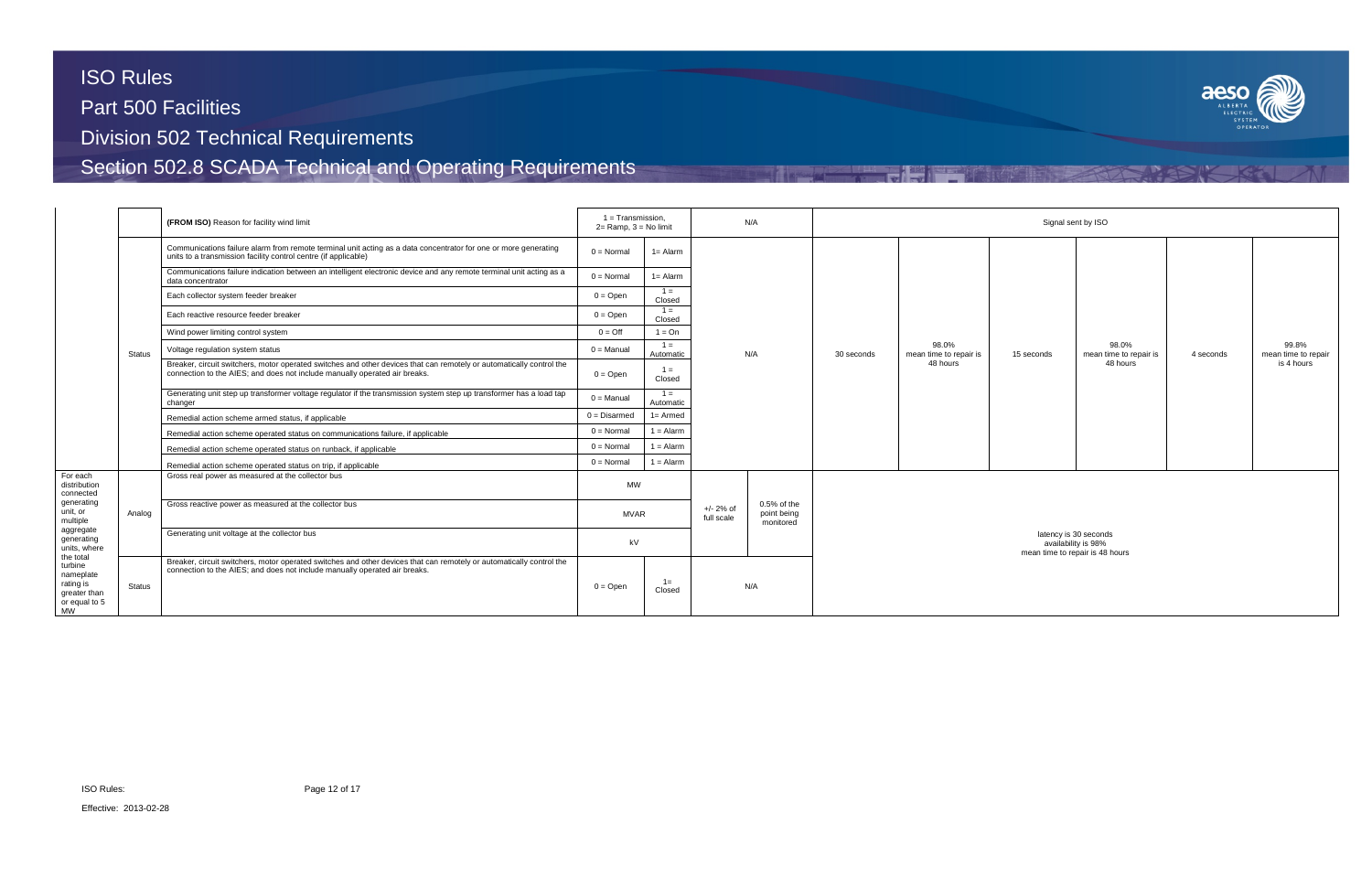

**Appendix 3 – SCADA Requirements for Industrial Complexes and Load**

| <b>Facility /</b><br>Service<br>Description | Signal<br>Type | <b>Point Description</b>                                                                                                                                                                           | Parameter      |                 |                           |                            | Latency and Availability Requirements Based on Maximum Authorized Real Power |                                   |                                                                                                                           |                                    |                                                                                                    |                                   |  |  |
|---------------------------------------------|----------------|----------------------------------------------------------------------------------------------------------------------------------------------------------------------------------------------------|----------------|-----------------|---------------------------|----------------------------|------------------------------------------------------------------------------|-----------------------------------|---------------------------------------------------------------------------------------------------------------------------|------------------------------------|----------------------------------------------------------------------------------------------------|-----------------------------------|--|--|
|                                             |                |                                                                                                                                                                                                    |                |                 | Accuracy<br>Level         | <b>Resolution</b>          | <b>Maximum</b><br>authorized<br>real power less<br>than 50 MW<br>Latency     | Availability (%)                  | <b>Maximum</b><br>authorized real<br>power equal to or<br>greater than 50 MW<br>and less than 300<br><b>MW</b><br>Latency | Availability (%)                   | <b>Maximum</b><br>authorized real<br>power equal to or<br>greater than 300<br><b>MW</b><br>Latency | Availability (%)                  |  |  |
| For each<br>facility                        | <b>Status</b>  | Communications failure alarm from remote terminal unit acting as a data concentrator for one or more generating<br>units to a transmission facility control centre (if applicable)                 | $0 = Normal$   | $1 =$<br>Alarm  |                           | N/A                        |                                                                              | 98.0%<br>mean time to repair is   | 15 seconds                                                                                                                | 98.0%<br>mean time to repair is    | 4 seconds                                                                                          | 99.8%<br>mean time to repair      |  |  |
|                                             |                | Communications failure indication between an intelligent electronic device and any remote terminal unit acting as a<br>data concentrator                                                           | $0 = Normal$   | $1 =$<br>Alarm  |                           |                            |                                                                              | 48 hours                          |                                                                                                                           | 48 hours                           |                                                                                                    | is 4 hours                        |  |  |
|                                             |                | Real power at the point of connection                                                                                                                                                              | <b>MW</b>      |                 |                           | $0.5%$ of the              |                                                                              |                                   |                                                                                                                           |                                    |                                                                                                    |                                   |  |  |
| For each load                               | Analog         | Reactive power at the point of connection                                                                                                                                                          | <b>MVAR</b>    |                 | $+/- 2%$ of full<br>scale | point being                |                                                                              | 98.0%                             |                                                                                                                           | 98.0%                              | 4 seconds                                                                                          | 99.8%                             |  |  |
| facility or<br>industrial                   |                | Voltage at the point of connection                                                                                                                                                                 | kV             |                 |                           | monitored                  | 30 seconds                                                                   | mean time to repair is            | 15 seconds                                                                                                                | mean time to repair is<br>48 hours |                                                                                                    | mean time to repair               |  |  |
| complex                                     | <b>Status</b>  | Breaker, circuit switchers, motor operated switches and other devices that can remotely or automatically control the<br>connection to the AIES; and does not include manually operated air breaks. | $0 = Open$     | $1 =$<br>Closed |                           | N/A                        |                                                                              | 48 hours                          |                                                                                                                           |                                    |                                                                                                    | is 4 hours                        |  |  |
|                                             | Analog         | Total remedial action scheme load available                                                                                                                                                        | MW             |                 | +/- 2% of full            | 0.5% of the<br>point being |                                                                              |                                   |                                                                                                                           |                                    |                                                                                                    |                                   |  |  |
| A market                                    |                | Amount of load armed                                                                                                                                                                               | <b>MW</b>      |                 | scale                     | monitored                  |                                                                              |                                   |                                                                                                                           |                                    |                                                                                                    |                                   |  |  |
| participant with<br>a remedial              |                | Remedial action scheme circuit breaker, circuit switcher or other controllable isolating devices                                                                                                   | $0 = Open$     | $1 =$<br>Closed |                           |                            |                                                                              | 99.8%                             |                                                                                                                           | 99.8%                              |                                                                                                    | 99.8%                             |  |  |
| action scheme<br>on its load<br>facility or |                | Arming status of the remedial action scheme                                                                                                                                                        | $0 = Disarmed$ | $1 =$<br>Armed  |                           |                            | 30 seconds                                                                   | mean time to repair is<br>4 hours | 15 seconds                                                                                                                | mean time to repair is<br>4 hours  | 4 seconds                                                                                          | mean time to repair<br>is 4 hours |  |  |
| industrial<br>complex                       | <b>Status</b>  | Remedial action scheme operated status on communications failure, if applicable                                                                                                                    | $0 = Normal$   | $1 =$<br>Alarm  |                           | N/A                        |                                                                              |                                   |                                                                                                                           |                                    |                                                                                                    |                                   |  |  |
|                                             |                | Remedial action scheme operated status on runback, if applicable                                                                                                                                   | $0 = Normal$   | $1 =$<br>Alarm  |                           |                            |                                                                              |                                   |                                                                                                                           |                                    |                                                                                                    |                                   |  |  |
|                                             |                | Remedial action scheme operated status on trip, if applicable                                                                                                                                      | $0 = Normal$   | $1 =$<br>Alarm  |                           |                            |                                                                              |                                   |                                                                                                                           |                                    |                                                                                                    |                                   |  |  |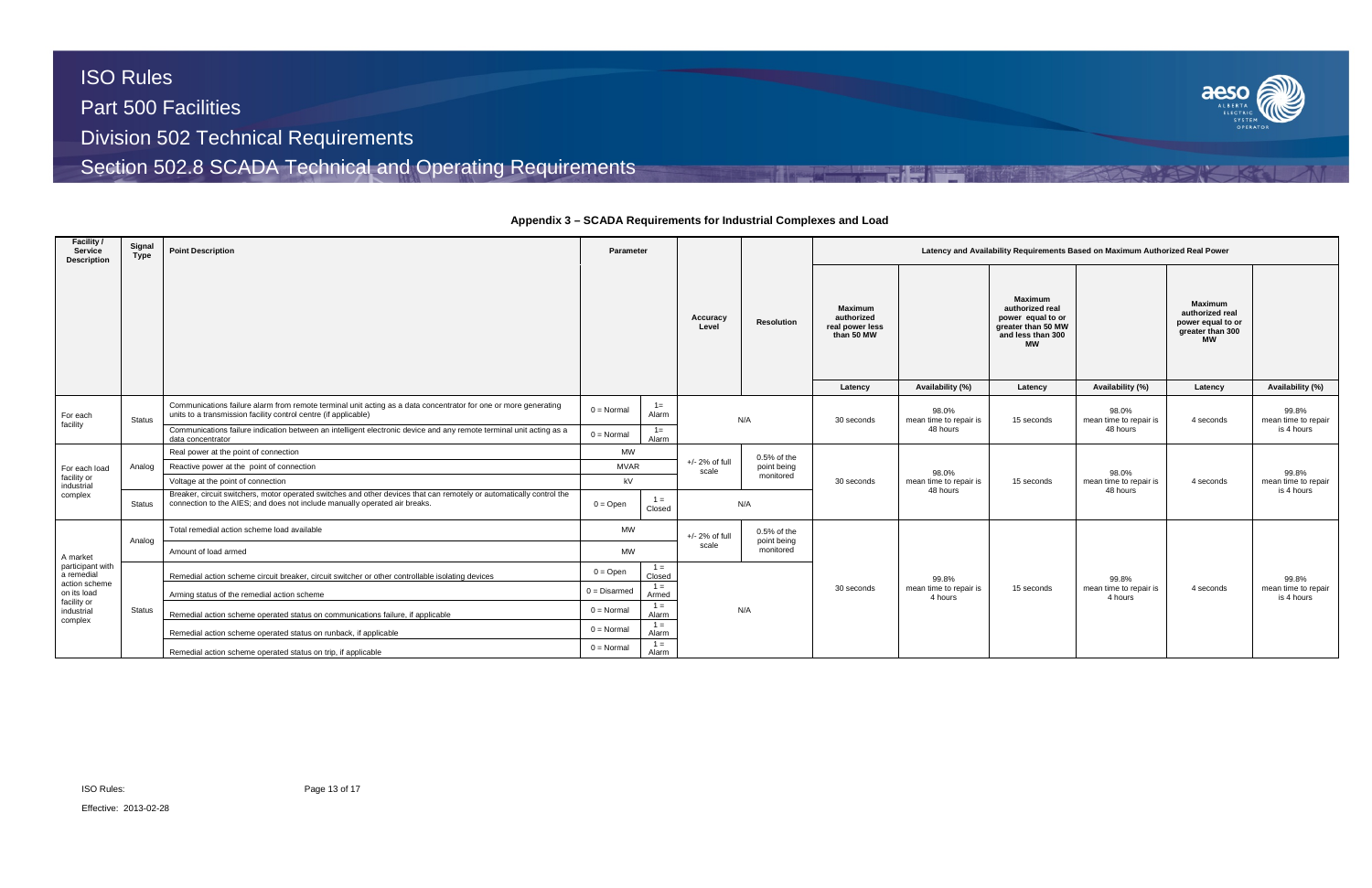ISO Rules:

Effective: 2013-02-28



## **Appendix 4 – SCADA Requirements for Transmission Facilities**

|                                                    |                |                                                                                                                                                                                    |                     |                    |                                                                        |                                           | Latency and Availability Requirements Based on Transmission Voltage         |                                                                             |            |                                                         |  |  |  |
|----------------------------------------------------|----------------|------------------------------------------------------------------------------------------------------------------------------------------------------------------------------------|---------------------|--------------------|------------------------------------------------------------------------|-------------------------------------------|-----------------------------------------------------------------------------|-----------------------------------------------------------------------------|------------|---------------------------------------------------------|--|--|--|
| Facility /<br><b>Service</b><br><b>Description</b> | Signal<br>Type | <b>Point Description</b>                                                                                                                                                           | Parameter           |                    | Accuracy<br>Level                                                      | <b>Resolution</b>                         |                                                                             | Any one bus operated at 60 kV or above, but less than or<br>equal to 200 kV |            | Any one bus operated above 200 kV                       |  |  |  |
|                                                    |                |                                                                                                                                                                                    |                     |                    |                                                                        |                                           | Latency                                                                     | Availability (%)                                                            | Latency    | Availability (%)                                        |  |  |  |
| For each<br>substation                             | <b>Status</b>  | Communications failure alarm from remote terminal unit acting as a data concentrator for one or more generating<br>units to a transmission facility control centre (if applicable) | $0 = Normal$        | $1 =$ Alarm        |                                                                        | N/A                                       | 30 seconds                                                                  | 98.0%<br>mean time to repair is 48 hours                                    | 15 seconds | 98.0%<br>mean time to repair is 48 hours                |  |  |  |
|                                                    |                | Communications failure indication between an intelligent electronic device and each remote terminal unit acting as a<br>data concentrator                                          | $0 = Normal$        | $1 =$ Alarm        |                                                                        |                                           |                                                                             |                                                                             |            |                                                         |  |  |  |
|                                                    | Analog         | Bus voltage line-to-line. Ring or split busses require a minimum of two voltage sources                                                                                            | kV                  |                    | $+/- 2%$ of full<br>scale                                              | $0.5%$ of the<br>point being<br>monitored |                                                                             | 98.0%                                                                       |            | 98.0%                                                   |  |  |  |
| <b>Bus</b>                                         | Status         | Breakers, circuit switchers, motor operated switches, or other remotely or automatically controllable isolating device<br>status                                                   | $0 = Open$          | $1 =$<br>Closed    |                                                                        | N/A                                       | 30 seconds                                                                  | mean time to repair is 48 hours                                             | 15 seconds | mean time to repair is 48 hours                         |  |  |  |
|                                                    |                | Real power as measured on the high side terminal of the transformer                                                                                                                | <b>MW</b>           |                    |                                                                        |                                           |                                                                             |                                                                             |            |                                                         |  |  |  |
| Transformer                                        | Analog         | Reactive power as measured on the high side terminal of the transformer                                                                                                            | <b>MVAR</b>         |                    | $0.5%$ of the<br>$+/- 2%$ of full<br>point being<br>scale<br>monitored |                                           |                                                                             |                                                                             |            |                                                         |  |  |  |
| windina<br>greater than                            |                | Transformer voltage regulation setpoint if the transformer has a load tap changer                                                                                                  | kV                  |                    |                                                                        |                                           | 30 seconds                                                                  | 98.0%<br>mean time to repair is 48 hours                                    | 15 seconds | 98.0%<br>mean time to repair is 48 hours                |  |  |  |
| 60 kV                                              |                | Transformer tap position if the step up transformer has a load tap changer                                                                                                         | Tap position        |                    | Integer Value                                                          | $\overline{1}$                            |                                                                             |                                                                             |            |                                                         |  |  |  |
|                                                    | Status         | Load tap changer                                                                                                                                                                   | $0 =$ Manual        | $1 =$<br>Automatic |                                                                        | N/A                                       |                                                                             |                                                                             |            |                                                         |  |  |  |
|                                                    |                | Reactive power of switchable reactive power resource - capacitor bank (positive polarity) or reactor (negative polarity)                                                           |                     |                    |                                                                        | 0.5% of the                               |                                                                             | latency is 30 seconds; availability is 98%; mean time to repair is 48 hours |            |                                                         |  |  |  |
|                                                    | Analog         | Reactive power of dynamic reactive power resource - SVC, synchronous condenser, or other similar device                                                                            | <b>MVAR</b>         |                    | $+/- 2%$ of full<br>scale                                              | point being                               | latency is 15 seconds; availability is 98%; mean time to repair is 48 hours |                                                                             |            |                                                         |  |  |  |
| Reactive                                           |                | Voltage setpoint of dynamic reactive power resource - SVC, synchronous condenser, or other similar device                                                                          | kV                  |                    |                                                                        | monitored                                 | latency is 15 seconds; availability is 98%; mean time to repair is 48 hours |                                                                             |            |                                                         |  |  |  |
| Resources                                          |                | Reactive power resource control device - capacitor bank or reactor                                                                                                                 | $0 = \text{Off}$    | $1 = On$           |                                                                        |                                           | latency is 30 seconds; availability is 98%; mean time to repair is 48 hours |                                                                             |            |                                                         |  |  |  |
|                                                    | <b>Status</b>  | Reactive power resource control device - SVC, synchronous condenser, or other similar device                                                                                       | $0 = \text{Off}$    | $1 = On$           |                                                                        | N/A                                       |                                                                             | latency is 15 seconds; availability is 98%; mean time to repair is 48 hours |            |                                                         |  |  |  |
|                                                    |                | Automatic voltage regulation status for dynamic reactive power resource - SVC, synchronous condenser, or other<br>similar device                                                   | $0 = \text{Off}$    | $1 = On$           |                                                                        |                                           |                                                                             | latency is 15 seconds; availability is 98%; mean time to repair is 48 hours |            |                                                         |  |  |  |
|                                                    |                | Remedial action scheme circuit breaker, circuit switcher or other controllable isolating devices                                                                                   | $0 = Open$          | $1 =$<br>Closed    |                                                                        |                                           |                                                                             |                                                                             |            |                                                         |  |  |  |
|                                                    |                | Remedial action scheme armed status, if applicable                                                                                                                                 | $0 =$<br>Disarmed   | $1 =$ Armed        |                                                                        |                                           |                                                                             |                                                                             |            |                                                         |  |  |  |
| Remedial                                           |                | Remedial action scheme operated status on communications failure, if applicable                                                                                                    | $0 = \text{Normal}$ | $1 =$ Alarm        |                                                                        |                                           |                                                                             | 99.8%                                                                       |            | latency is 15 seconds                                   |  |  |  |
| Action<br>Scheme                                   | <b>Status</b>  | Remedial action scheme operated on equipment overload, if applicable                                                                                                               | $0 = \text{Normal}$ | $1 =$ Alarm        |                                                                        | N/A                                       | 30 Seconds                                                                  | mean time to repair is 4 hours                                              |            | availability is 99.8%<br>mean time to repair is 4 hours |  |  |  |
|                                                    |                |                                                                                                                                                                                    |                     |                    |                                                                        |                                           |                                                                             |                                                                             |            |                                                         |  |  |  |
|                                                    |                | Remedial action scheme operated status on trip, if applicable                                                                                                                      | $0 = Normal$        | $1 =$ Alarm        |                                                                        |                                           |                                                                             |                                                                             |            |                                                         |  |  |  |
| Transmission<br>line where                         | Analog         | Real power                                                                                                                                                                         | <b>MW</b>           |                    | +/- 2% of full                                                         | 0.5% of the<br>point being                | 30 seconds                                                                  | 98%                                                                         |            | N/A                                                     |  |  |  |
| the nominal                                        |                | Reactive power                                                                                                                                                                     | <b>MVAR</b>         |                    | scale                                                                  | monitored                                 |                                                                             | mean time to repair is 48 hours                                             |            |                                                         |  |  |  |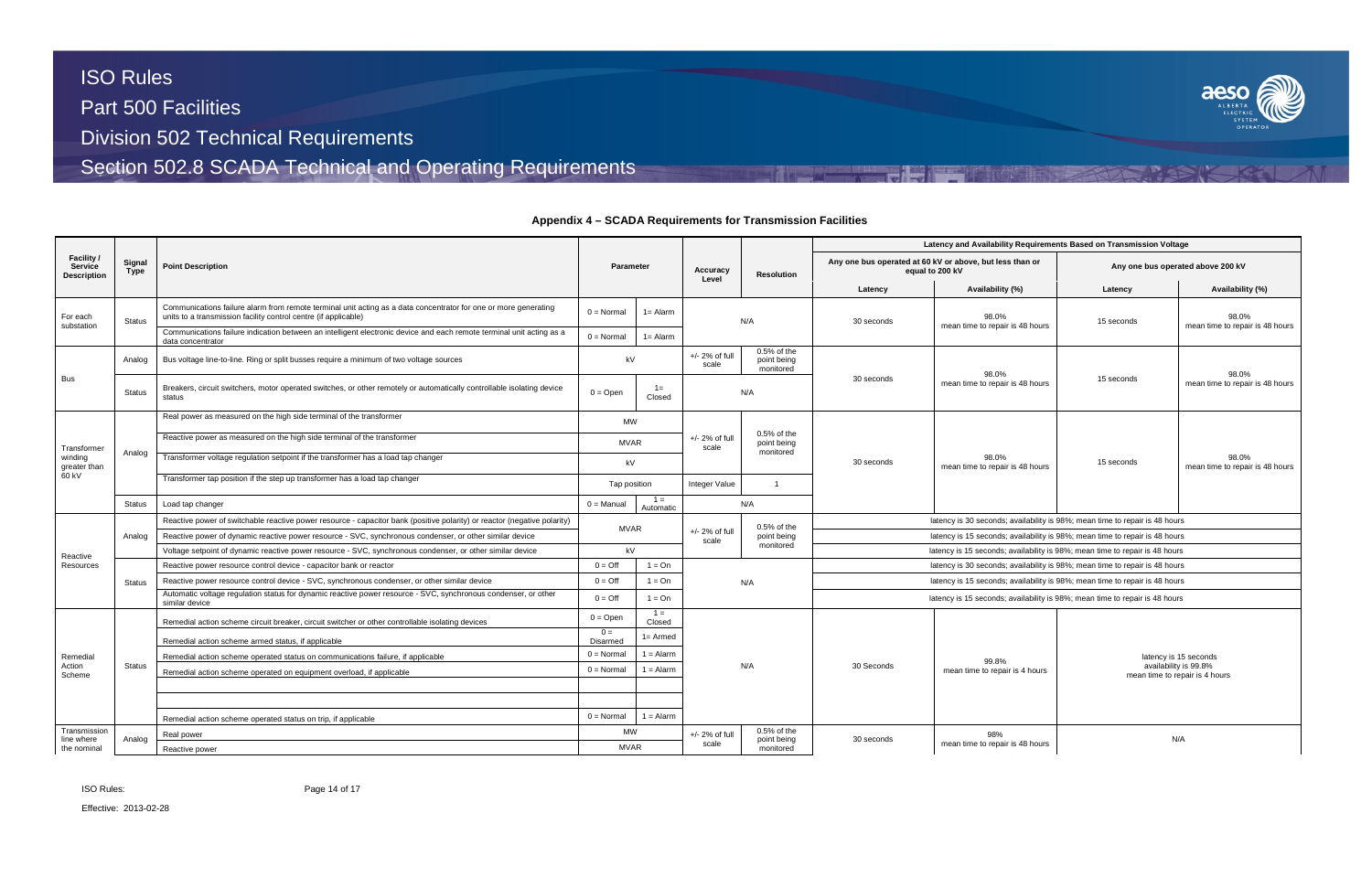

| voltage is<br>greater than<br>or equal to<br>60 kV and<br>less than 200<br>l kV | <b>Status</b> | Breakers, circuit switchers, motor operated switches, or other remotely or automatically controllable isolating device<br>status | $0 = Open$  | $1 =$<br>Closed |                           | N/A           |     |            |                        |
|---------------------------------------------------------------------------------|---------------|----------------------------------------------------------------------------------------------------------------------------------|-------------|-----------------|---------------------------|---------------|-----|------------|------------------------|
| Transmission                                                                    |               | Real power                                                                                                                       | <b>MW</b>   |                 |                           | $0.5%$ of the |     |            |                        |
| line where<br>the nominal                                                       | Analog        | Reactive power                                                                                                                   | <b>MVAR</b> |                 | $+/- 2%$ of full<br>scale | point being   |     |            | 98%                    |
| voltage is                                                                      |               | Line side voltage                                                                                                                | kV          |                 |                           | monitored     | N/A | 15 seconds | mean time to repair is |
| equal to or<br>greater than<br>200 kV                                           | <b>Status</b> | Breakers, circuit switchers, motor operated switches, or other remotely or automatically controllable isolating device<br>status | $0 =$ Open  | $1 =$<br>Closed |                           | N/A           |     |            | 48 hours               |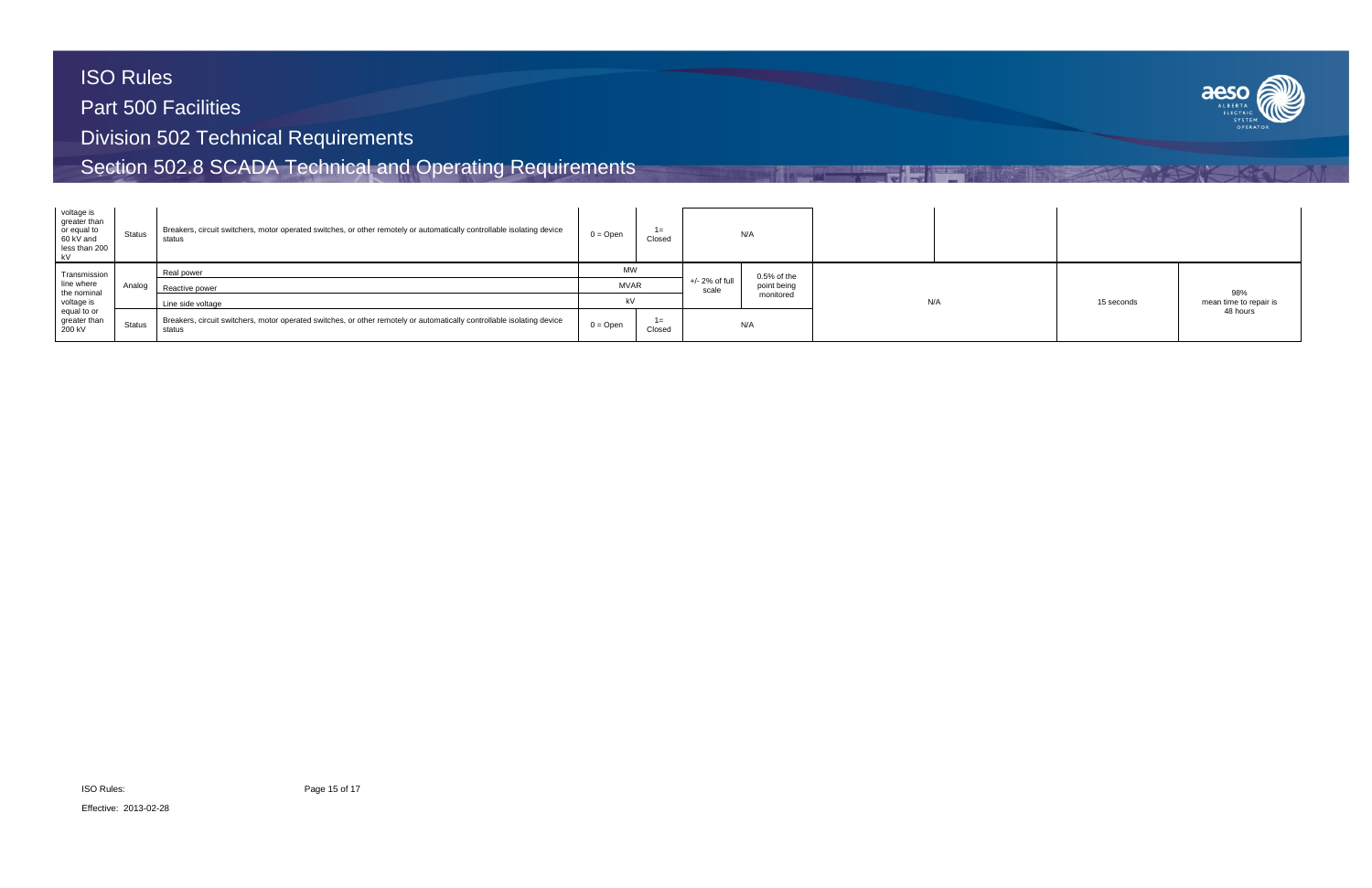ISO Rules:

Effective: 2013-02-28



### **Appendix 5 – SCADA Requirements for Ancillary Services**

| <b>Facility</b> /<br>Service<br><b>Description</b>           | Signal<br>Type | <b>Point Description</b>                                                                                                                                        | Parameter         |                  |                           |                                      | Latency and Availability Requirements Based on Maximum Authorized Real Power |                                             |                                                                                         |                                                                                  |                                                                     |                                            |  |  |  |
|--------------------------------------------------------------|----------------|-----------------------------------------------------------------------------------------------------------------------------------------------------------------|-------------------|------------------|---------------------------|--------------------------------------|------------------------------------------------------------------------------|---------------------------------------------|-----------------------------------------------------------------------------------------|----------------------------------------------------------------------------------|---------------------------------------------------------------------|--------------------------------------------|--|--|--|
|                                                              |                |                                                                                                                                                                 |                   |                  | Accuracy<br>Level         | <b>Resolution</b>                    | <b>Maximum authorized</b><br>real power less than 50 MW                      |                                             | Maximum authorized real power equal to or<br>greater than 50 MW<br>and less than 300 MW |                                                                                  | Maximum authorized real<br>power equal to or<br>greater than 300 MW |                                            |  |  |  |
|                                                              |                |                                                                                                                                                                 |                   |                  |                           |                                      | Latency                                                                      | Availability (%)                            | Latency                                                                                 | Availability (%)                                                                 | Latency                                                             | Availability (%)                           |  |  |  |
| For each<br>resource<br>providing<br>black start<br>services | Analog         | Bus frequency in hertz with a range of at least 57 to 63Hz                                                                                                      | Hertz             |                  | $+/- 0.012$ Hz            | 0.001 Hz                             | 30 seconds                                                                   | 98.0%<br>mean time to repair is<br>48 hours | 15 seconds                                                                              | 98.0%<br>mean time to repair is<br>48 hours                                      | 4 seconds                                                           | 99.8%<br>mean time to repair<br>is 4 hours |  |  |  |
|                                                              |                | Gross real power as measured at the stator winding terminal                                                                                                     | MW                |                  |                           |                                      |                                                                              |                                             |                                                                                         |                                                                                  |                                                                     |                                            |  |  |  |
|                                                              |                | Net real power as measured on the high side terminal of the step up transformer                                                                                 | MW                |                  |                           |                                      | latency is 2 seconds<br>availability is 99.8%                                |                                             |                                                                                         |                                                                                  |                                                                     |                                            |  |  |  |
| For each<br>resource                                         |                | Gross real power set point from the regulating reserve resource control system                                                                                  | MW                |                  | 0.25% of full             | 0.25% of the point                   | mean time to repair is 4 hours                                               |                                             |                                                                                         |                                                                                  |                                                                     |                                            |  |  |  |
|                                                              | Analog         | High limit of the regulation range                                                                                                                              | MW                |                  | scale                     | being monitored                      |                                                                              |                                             |                                                                                         |                                                                                  |                                                                     |                                            |  |  |  |
|                                                              |                | Low limit of the regulation range                                                                                                                               | MW                |                  |                           |                                      |                                                                              |                                             |                                                                                         | latency is 10 seconds<br>availability is 99.8%<br>mean time to repair is 4 hours |                                                                     |                                            |  |  |  |
| providing<br>regulating<br>reserves                          |                | (FROM ISO) Set point. Note if multiple resources are used to provide the full resource commitment, the AESO will<br>send a totalized expected MW output signal. | MW                |                  | N/A                       | 0.1 MW                               | Signal sent by ISO every 2 seconds                                           |                                             |                                                                                         |                                                                                  |                                                                     |                                            |  |  |  |
|                                                              |                | Regulating reserve resource circuit breaker status (required for all circuit breakers composing the resource)                                                   | $0 = Open$        | $1 =$<br>Closed  |                           |                                      |                                                                              |                                             |                                                                                         | latency is 2 seconds                                                             |                                                                     |                                            |  |  |  |
|                                                              | <b>Status</b>  | Regulating reserve resource control status                                                                                                                      | $0 =$<br>Disabled | $1 =$<br>Enabled |                           | N/A                                  |                                                                              |                                             |                                                                                         | availability is 99.8%<br>mean time to repair is 4 hours                          |                                                                     |                                            |  |  |  |
|                                                              |                | (FROM ISO) ISO has control of the regulating reserve resource                                                                                                   | $0 =$<br>Disarmed | $1 =$<br>Armed   |                           | N/A                                  |                                                                              |                                             |                                                                                         | Signal sent by AESO when regulating reserves are in effect (on or off)           |                                                                     |                                            |  |  |  |
| For each<br>resource<br>providing                            | Analog         | Gross real power as measured at the stator winding terminal                                                                                                     | MW                |                  | $+/- 2%$ of<br>full scale | 0.5% of the point<br>being monitored | latency is 10 seconds<br>availability is 99.8%,                              |                                             |                                                                                         |                                                                                  |                                                                     |                                            |  |  |  |
| spinning<br>reserves                                         | <b>Status</b>  | Spinning reserve resource circuit breaker status (required for all circuit breakers composing the resource)                                                     | $0 = Open$        | $1 =$<br>Closed  |                           | N/A                                  |                                                                              |                                             |                                                                                         | mean time to repair is 4 hours                                                   |                                                                     |                                            |  |  |  |
| For each<br>resource<br>providing<br>supplemental            | Analog         | Gross real power                                                                                                                                                | MW                |                  | $+/- 2%$ of<br>full scale | 0.5% of the point<br>being monitored | 30 seconds                                                                   | 98.0%<br>mean time to repair is             | 15 seconds                                                                              | 98.0%<br>mean time to repair is                                                  | 4 seconds                                                           | 99.8%<br>mean time to repair               |  |  |  |
| reserves<br>either load or<br>generation                     | <b>Status</b>  | Supplemental reserve resource circuit breaker status (required for all circuit breakers composing the resource)                                                 | $0 = Open$        | $1 =$<br>Closed  |                           | N/A                                  | 48 hours                                                                     |                                             | 48 hours                                                                                |                                                                                  | is 4 hours                                                          |                                            |  |  |  |